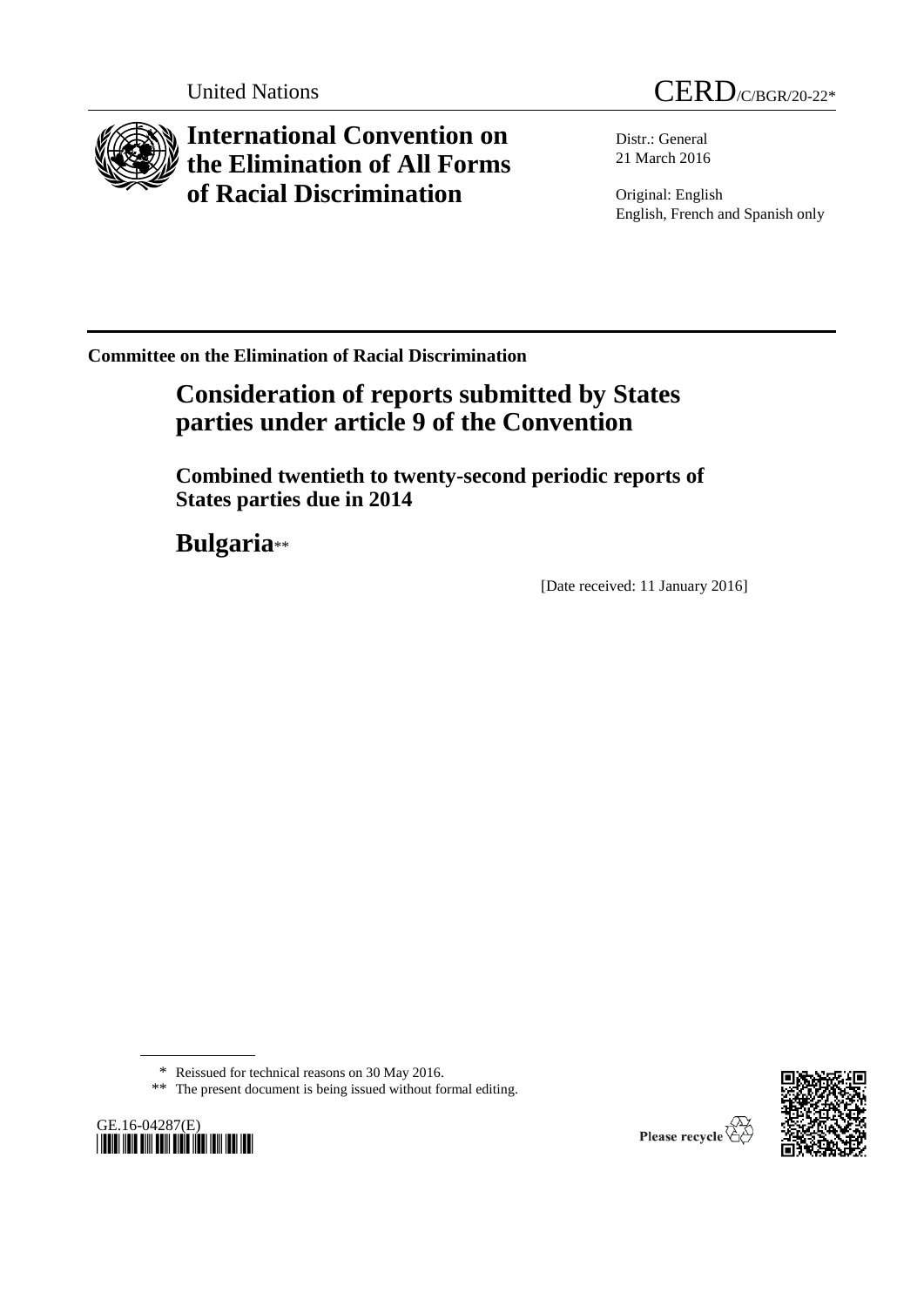## **CERD/C/BGR/20-22**

## Contents

|      |                                                                   |                                                                           | Page |  |
|------|-------------------------------------------------------------------|---------------------------------------------------------------------------|------|--|
| L    |                                                                   |                                                                           | 3    |  |
| H.   |                                                                   | Progress achieved by the Government of Bulgaria (concluding observations) | 3    |  |
| III. | Responses to concerns and recommendations of the Committee on the |                                                                           |      |  |
| IV.  |                                                                   |                                                                           |      |  |
|      | $A_{-}$                                                           |                                                                           | 16   |  |
|      | $\mathbf{B}$ .                                                    |                                                                           | 22   |  |
|      |                                                                   |                                                                           | 24   |  |
|      | D.                                                                |                                                                           | 31   |  |
|      | Е.                                                                |                                                                           | 32   |  |
|      |                                                                   |                                                                           |      |  |

Annexes\*\*\*

<sup>\*\*\*</sup> Annexes can be consulted in the files of the secretariat.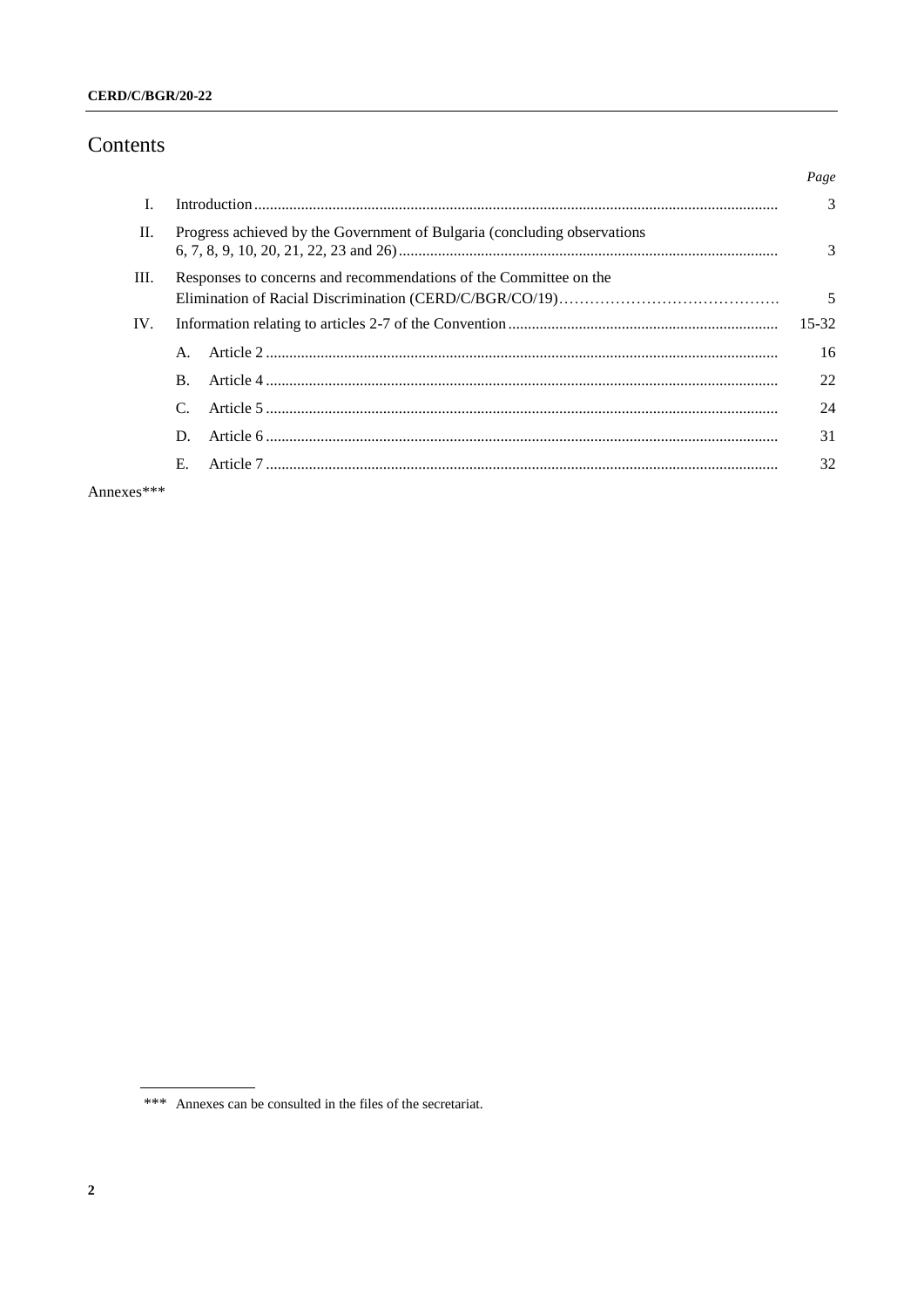## **I. Introduction (concluding observations 24, 25 and 27)**

1. The report has been prepared in accordance with the Guidelines for the CERDspecific document to be submitted by States parties under Article 9, paragraph 1, of the Convention (CERD/C/2007/1) issued on by the Committee on the Elimination of Racial Discrimination (hereinafter referred to as the Committee).

2. Pursuant to the Concluding Observations (CERD/C/BGR/CO/19), adopted following the consideration of the fifteenth to nineteenth periodic reports, the Republic of Bulgaria presents herewith the consolidated twentieth, twenty-first and twenty-second periodic reports on the implementation of the International Convention on the Elimination of All Forms of Racial Discrimination. The report was prepared with the active participation of all institutions, dealing with cases of racial discrimination. It was approved by the National Coordination Mechanism for Human Rights, after being published for public discussions.

3. The information on the implementation of the concluding observations of the Committee on the Elimination of Racial Discrimination (CERD/C/BGR/CO/19) paragraphs 13, 15, and 18, has been presented to the Committee on 29 September 2010.

## **II. Progress achieved by the Government of Bulgaria (concluding observations 6, 7, 8, 9, 10, 20, 21, 22, 23, and 26)**

4. During the period under review (2008-2014), Bulgaria adopted further measures to strengthen its legislation, administrative and judicial practices in order to achieve better implementation of the International Convention on the Elimination of All Forms of Racial Discrimination, as well as other international human rights instruments. The Republic of Bulgaria continued to pursue a consistent policy aimed at eliminating any racial discrimination in all its forms and manifestations and creating understanding among various racial, ethnic, religious and linguistic groups of the population. Furthermore, amendments have been brought to the national legislation, including as a result of transposition of European Union (EU) law.

5. In 2009, 2011 and 2015, amendments to the Penal Code (PC) were adopted in order to bring the national law in conformity with the international and European standards in the field of criminalization of the acts related to or/and based on racial discrimination. The above amendments to the PC were adopted also with the aim of implementing the standards of the Council Framework Decision [2008/913/JHA](http://eur-lex.europa.eu/LexUriServ/LexUriServ.do?uri=CELEX:32008F0913:EN:NOT) of 28 November 2008 to combat, by means of criminal law, certain forms and expressions of racism and xenophobia.

6. In conformity with the amendments to the Protection against Discrimination Act (PaDA), the responsibility of the state for prevention and intolerance to any direct or indirect discrimination has been strengthened and concretized.

7. In 2013, by a decision of the Council of Ministers (CM) a National Coordination Mechanism on Human Rights (NCMHR) was established. It is aimed at improving coordination at horizontal level among public authorities involved in the implementation of the tasks arising from Bulgaria's commitments to International Human Rights Treaties and other instruments. The NCMHR considers the desirability of signature and accession to new international agreements on HR and recommends amendments in the domestic legislation and administrative practices. The Minister of Foreign Affairs chairs the NCMHR. Its members are ministers, heads of state agencies and independent institutions, involved in HR issues. NGOs are also represented.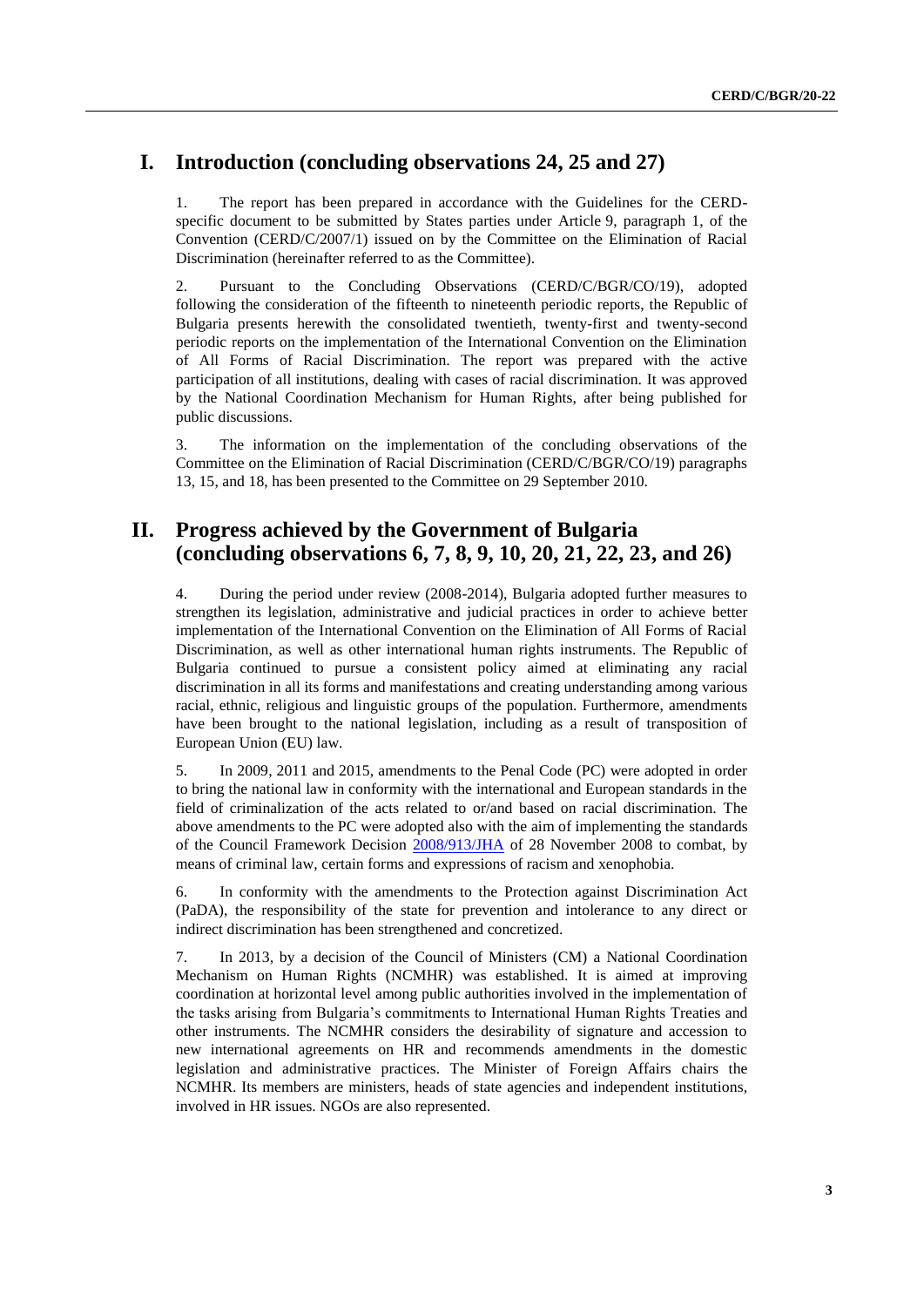8. In 2014, the Government adopted a decision for one-time payment of compensations to all individual complains for which damages had been recommended by the UN Treaty Bodies involved in the universal instruments on HR. Meanwhile, a legal mechanism was set up for financial compensations under the recommendations of the Treaty Bodies on individual complaints. Thus, the state has been demonstrating its commitment to protect and mainstream the fundamental human rights and to improve the processes of implementing the highest human rights standards. Bulgaria continues to work for better coordination between the responsible bodies and stronger expertise. One of the individual complains was under the CERD Optional Protocol which demonstrates that the public is being informed on the procedure provided under article 14 of the Convention.

9. Regarding previous concerns voiced by the Committee on the Bulgarian judicial system and the fight against corruption, it must be taken into account that the reform of the Bulgarian judicial system is ongoing. The National Assembly adopted an Updated Strategy for Continuing the Reform of the Judiciary. Its aim is within the next 7 years to modernize the judiciary and to complete the reform, to achieve guarantees of independence of the court, by taking effective measures against corruption, political, and economic pressure.

10. Strategic Guidelines for preventing and combating corruption, and a new Anticorruption Strategy have been adopted. The main emphasis in the Anti-corruption Strategy is the creation of an independent anti-corruption body. The new unit will function as a free standing state body. It will be independently funded. As a concrete measure taken in the fight against corruption committed by senior government officials, we should mention the creation of a specialized unit between the Prosecutor's Office, the State Agency for National Security and the Ministry of Interior (MoI).

11. The Prosecutor General of the Republic of Bulgaria has approved a package of measures aimed to counter organised crime and corruption. There is a single catalogue of corruption offences for reporting purposes. There is an organisation covering priorities for countering organised crime and corruption, as well as for interaction between the Supreme Prosecutor's Office of Cassation and the Supreme Administrative Public Prosecutor's Office. A new guideline on special supervision has been introduced. It is aimed at enhancing the efficiency of work on criminal proceedings against corruption offences and organised crime.

12. In order to strengthen the protection of human rights in general, the Republic of Bulgaria has acceded to a number of international normative documents. These include the UN Convention on the Rights of Persons with Disabilities<sup>1</sup>, the UN Convention on the Status of Stateless Persons<sup>2</sup>, the UN Convention on the Reduction of Statelessness<sup>3</sup>, the Optional Protocol to the Convention against Torture and Other Cruel, Inhuman or Degrading Treatment or Punishment<sup>4</sup>, the Amendment of art. 20, par. 1 of the International Convention on the Elimination of All Forms of Discrimination against Women<sup>5</sup>, as well as the Council of Europe's Convention on the Protection of Children against Sexual Exploitation and Sexual Abuse<sup>6</sup>. In addition, the Council of Europe's Convention on Action against Trafficking in Human Beings has entered into force for Bulgaria<sup>7</sup>.

 $1$  On 15 May 2012, State Gazette No. 37, 2012, entered into force on 21 April 2012.

<sup>&</sup>lt;sup>2</sup> On 7 August 2012, State Gazette No. 60, 2012, entered into force on 20 June 2012.

<sup>&</sup>lt;sup>3</sup> On 7 August 2012, State Gazette No. 60, 2012, entered into force on 20 June 2012.

<sup>4</sup> On 14 April 2011, State Gazette, No. 34, 2011, entered into force for Bulgaria on 1 July 2011.

<sup>5</sup> Ratified by the National Assembly of the Republic of Bulgaria, on 27 July 2010, State Gazette, No. 62, 2010, deposited on 15 September.

<sup>6</sup> On 2 November 2011, State Gazette, No. 90, 2011, entered into force on 1 April 2012.

<sup>&</sup>lt;sup>7</sup> State Gazette, No. 24, 2007, entered into force for Bulgaria on 1 February 2008.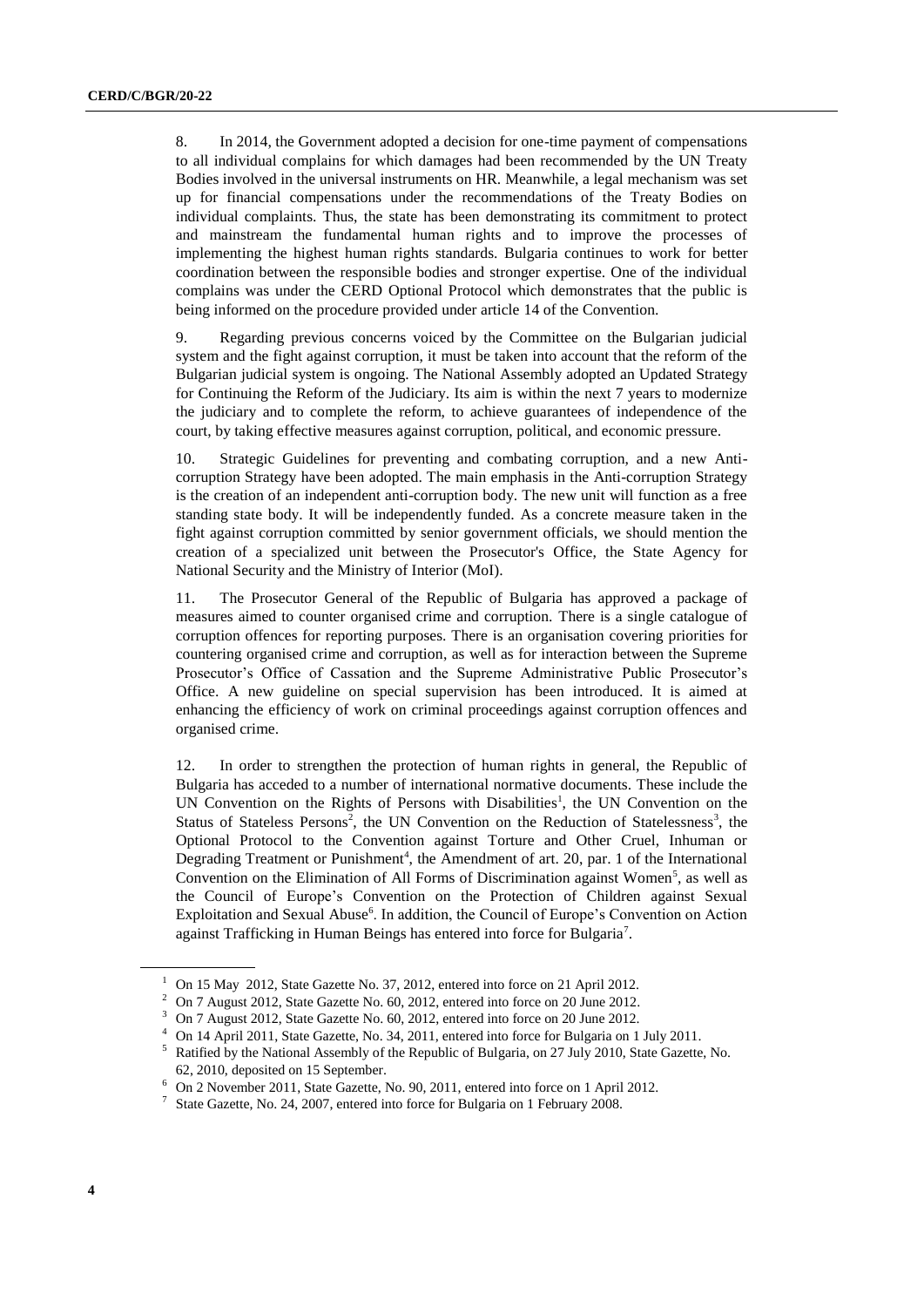13. On 2 March 1995, Bulgaria ratified the amendments to art. 8, para. 6 of the Convention on the Elimination of All Forms of Racial Discrimination. In April 2014, Bulgaria presented its last updated CORE document.

14. In regard with the recommendation concerning ratification of the International Convention on Protection of the Rights of All Migrant Workers and members of Their Families, the Republic of Bulgaria shares the view that the fundamental human rights are enshrined in the United Nations Civil and Political Rights and the UN Economic, Social and Cultural Rights Covenants. These rights apply as well directly to all migrants in Bulgaria. In addition, the State has been taking an active part in the process of formation of the EU policy in the sphere of labour migration. The national legislation in place ensures the necessary legal frame to guarantee and defend the rights of labour immigrants, including the right of members of a family to be reunited. Thus, it guarantees most of the rights contained in the Convention and shares its objectives.

15. The Republic of Bulgaria pays its annual contribution to the UN and whenever possible gives voluntary contributions to its agencies and different bodies.

16. Bulgaria has been paying special attention to the rise of racism worldwide and has attended the 2009 Durban Review Conference.

17. Concerning the need for further clarification of the concept of "State unity", mentioned in the last report, it should be noted that the concept of "unity", as proclaimed by the Constitution, corresponds to the sovereignty and territorial integrity of the state. This includes the inviolability of civil and political rights of Bulgarian citizens and provides no limitations to the rights of persons belonging to minority groups.

18. In February 2011, the National Statistical Institute carried out a regular population census. Respective data on ethnic self-identification, mother tongue and religion were provided by persons voluntarily and freely. Those not wishing to provide such data are included in the "Not wishing to self-identify" category. When persons express their wish to answer such questions, they supply the necessary information on a voluntary basis, selfidentifying their belonging to a particular ethnic group, religion, and their mother tongue. The results regarding the composition of the population by ethnic self-identification, mother tongue and religious denomination are presented in the tables in Annex 1.

## **ІIІ. Responses to concerns and recommendations of the Committee on the Elimination of Racial Discrimination**

## **А. Paragraph 11: Improving representation of minority groups in public services and preventing and combating all forms of discrimination in the selection and recruitment process in the administration, the army and the police.**

19. Pursuant to Art. 6, Para 2 of the Constitution of the Republic of Bulgaria, all citizens shall be equal before the law: no restriction of the rights or privileges shall be allowed if based on race, nationality, ethnicity, gender, origin, religion, education, convictions, political affiliations, personal or public standing, or property status.

20. Section I of Chapter II of the Protection against Discrimination Act (PaDA) regulates the protection in exercising any kind of work. The Act introduces the concept for encouraging measures aiming at achieving full equality and protection against discrimination on the ground of ethnicity. Article 24 of the PaDA provides the following measures: it obliges the employers to undertake encouraging actions in order to guarantee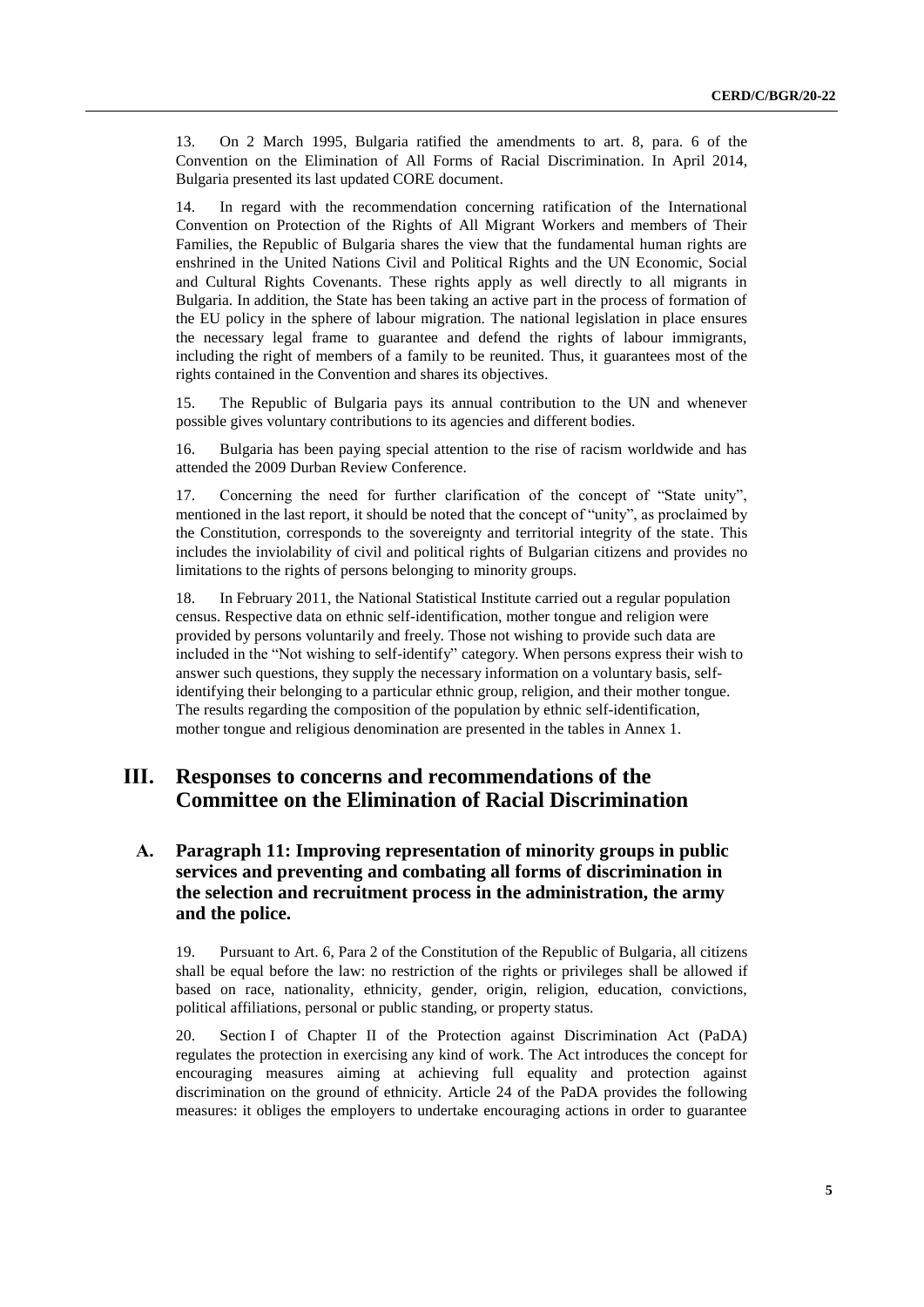equal opportunities to all ethnic groups upon hiring and regarding the professional development of workers and employees belonging to the less represented ethnic group. The aim of this regulation is to ensure the establishment of an equal manpower diversity, in which all ethnic groups shall be represented. The employer is obliged, in cases of equal circumstances, to encourage the professional development and participation of workers and employees, belonging to a certain ethnic group. This includes all cases when they are less represented among the workers or employees performing certain work or holding certain positions.

21. The same principle is also stipulated in Article 38 of the PaDA. It provides that the state and public bodies, as well as the local self-government, shall implement a policy promoting representative participation of persons belonging to ethnic, religious and linguistic minorities in management and decision making.

22. According to Art. 8, para. 3 of the Labour Code, in the course of exercising labour rights and duties, no direct or indirect discrimination shall be allowed on grounds of ethnicity, origin, gender, sexual orientation, race, skin colour, age, political and religious convictions, affiliation to trade unions and other public organisations and movements, family and property status, existence of mental or physical disabilities, as well as differences in the contract term and the duration of working time. Hence, it is clear that the law does not permit direct or indirect racial discrimination in the realization of the right to work.

23. At the same time, art. 22 of the Ministry of Interior Act, provides a prohibition of the collection of information on citizens solely on race or ethnic origin, on political, religious, or philosophical beliefs, on membership in political parties, organisations, associations with religious, philosophical, political or union purposes, as well as regarding their health or sexual life. Pursuant to the above quoted legal provisions, the information funds of the MoI, including the Human Resources Directorate of MoI, do not collect, process and store information on the employees under the indicated characteristics, including their ethnic origin, as well.

24. In compliance with the Bulgarian legislation, the initial recruitment to service in the MoI and the career development of employees is organised under clear and specific criteria. This includes evaluation and procedural rules for recruitment, career development and termination of civil service contracts, based on transparency, publicity and the principle of competition. The prohibition of discrimination is a basic principle in the conduct of the procedures for recruitment in the MoI, as well as with respect to the career development of the employees (Art. 141 of the MoI Act). The MoI provides equal opportunity to all Bulgarian citizens to apply and to take positions in MoI, regardless of their religion, ethnicity or social origin.

**B. Paragraph 12: Strengthen the role of the Commission for Protection against Discrimination (CPD), in receiving complaints, carrying out studies, applying penalties and assisting victims of acts of discrimination, the independence of the Ombudsman and the role of the National Council for Cooperation on Ethnic and Integration Issues (NCCEII)**

25. The CPD has established a network of Regional Representative Offices (RROs) – at present 15, and works closely with NGO partners. During the past three years there has been an increase in the number of proceedings brought before the CPD. The proceedings before the Commission are less formal in comparison to the court proceedings, shorter in time and free of charge. Special mechanism for compensation of damages is established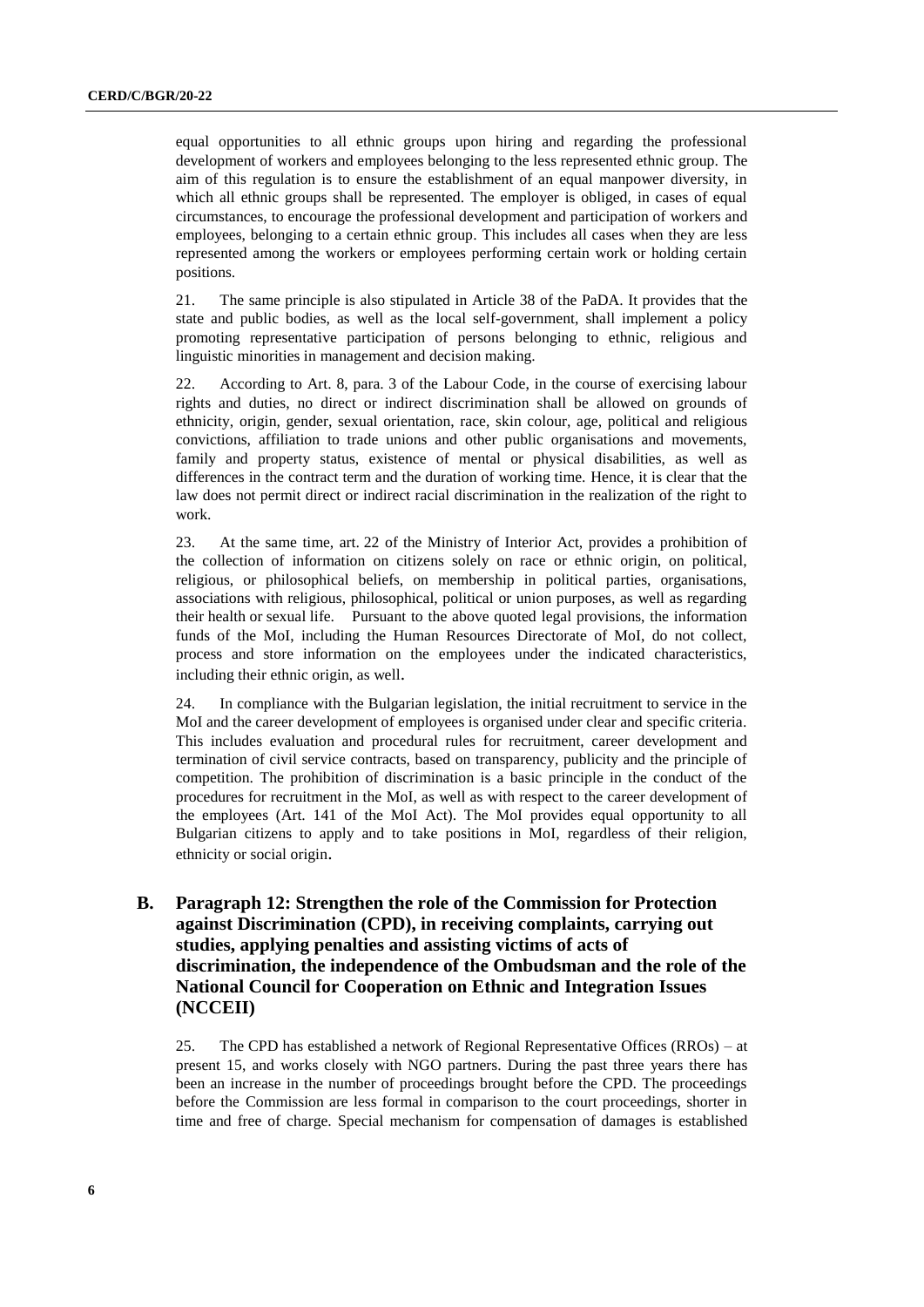upon Commission's decision, which has already entered into force, on determination of the infringement committed and the violator.

26. In 2011, the CPD and the Ombudsman were accredited by the International Coordinating Committee and its Subcommittee on Accreditation at the UNHCHR with the status "B" as **National Authority on Human Rights**.

27. Since April 2011, by a decree of the CM the ethnic issues have been transferred from the Ministry of Labour and Social Policy (MLSP) to the Government administration. The policy related to demographic development has been transferred to the portfolio of the MLSP. The **National Council for Cooperation on Ethnic and Integration Issues (NCCEII)** has succeeded NCCEDI as a coordinating and consultative body, assisting the Government in formulating the policy on the integration of minority groups. As a rule, the Chairman of the NCCEII is always a deputy prime minister.

## **C. Paragraph 13: Integration of Roma children into mixed schools**

28. The National Strategy for Roma integration puts education first among the priority areas of the integration policy. The state provides equal access to education for all children up to the age of 16.

29. The priority of the Ministry of Education and Science, the regional education inspectorates and the Municipalities is to create conditions for equality and adaptation of children and students of Roma origin in the educational environment. For the integration of children and students from the ethnic groups, including children of Roma origin, the educational system undertakes preventive, interventional and compensatory measures.

30. There has been a serious increase in the efforts for the integration of children of Roma origin in the general education system. With the amendment of the Public Education Act, mandatory two-year training before entering the first grade has been introduced for children at the age of 5. The measure aims at providing equal start for every child, including children from vulnerable ethnic communities. Trainings for teachers for working in a multicultural educational environment are the usual practice nowadays. The competent authorities supervise kindergartens and schools to prevent forming of ethnic groups and classes.

31. In August 2010, the Bulgarian authorities officially launched the implementation of the Social Inclusion Project (SIP). The main objective is to promote social inclusion through increasing the school readiness of children below the age of 7. The target groups are low-income and marginalized families, including vulnerable ethnic groups, in particular Roma, as well as children with disabilities and other special needs.

32. One of the most important parts of the SIP is related to integration of children in kindergartens and pre-school groups/classes. This includes the creation of places in kindergartens by building new or renovating existing kindergartens. Among the measures, there are those, such as, complete or partial reduction of the fee for kindergarten, individual and group work with children and parents, including with children and parents who are not vulnerable. Free transport is provided for children to kindergartens and back.

33. The Government, through the Ministry of Education and Science adopted a Strategy for educational integration for children and students from ethnic minority groups (2015- 2020). An Action Plan for execution of the Strategy has also been adopted. This is the first sector document contributing to the development of Bulgarian education in the context of educational integration of children and students from ethnic minorities.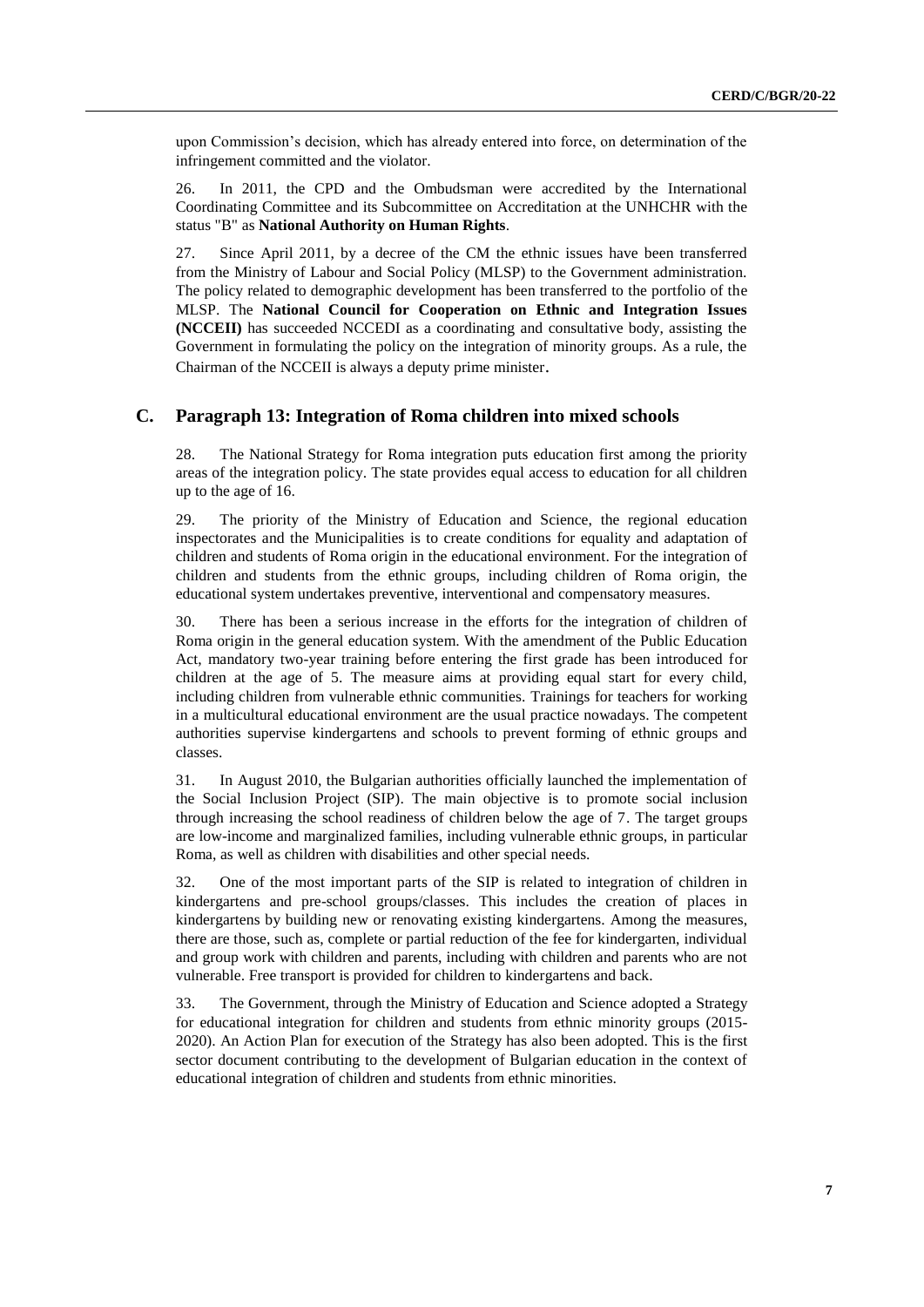## **D. Paragraph 14: Further development of structures and means for teaching to ethnic communities of their mother tongues**

34. The numbers of people studying their mother tongue can be consulted in Annex 2.

35. The Bulgarian Constitution stipulates that "Citizens whose mother tongue is not Bulgarian shall have the right to study and use their own language alongside the compulsory study of the Bulgarian language". The study of mother tongue is possible in all Bulgarian schools in the form of Obligatory Eligible Subject and/or Freely Eligible Subject. Parents need to file an application for the particular language with the school administration. Schools, which specialize in different languages have been presented in the previous report.

## **E. Paragraph 15: Measures to improve living conditions of Roma in respect of access to work, health care, housing and education**

## **Right to work**

36. The *National Roma Integration Strategy of the Republic of Bulgaria 2012-2020*  (NRISRB) has been developed as an omnibus document, strengthening the comprehensive approach of the whole package of documents that exist in this area. These include: *the Framework Programme for Integration of Roma in the Bulgarian Society, 2010-2020, the National Action Plan for the Decade on Roma Inclusion, 2005-2015, the Educational Strategy for Children and Pupils from Ethnic Minorities, the National Programme for Improving the Housing Conditions of Roma, 2006-2015, the Health Strategy for Disadvantaged Persons belonging to minorities, etc.*

37. The document was elaborated by a process of genuine and large scale participation of Roma representatives, through the mechanisms of the Commission on Roma Integration at the National Council for Cooperation on Ethnic and Integration Issues (NCCEII). The strategy is focusing specifically on measures in six priority areas, such as education, employment, health, housing, rule of law and non-discrimination, culture and media. It has been elaborated in close cooperation between relevant ministries, NGOs, including Roma representatives, researchers and academicians, as well as representatives of international organisations. The strategy uses an integrated territorial approach. It allows the simultaneous undertaking of measures across the territory of the country. Is also unifies the resources under different priorities, taking account of the specific local needs, particularly the needs of the most disadvantaged people. The aim is to bring about visible changes in the individual settlements/neighbourhoods.

38. The Strategy's Action plan (AP) is structured to be implemented in two phases: 2012 - 2014 and 2014 - 2020. The NRISRB and the AP were adopted by the Government and approved by the NA. In 2012, regional and local strategies for the integration of Roma and APs to them were also elaborated. Currently, there are 28 regional strategies and 220 municipal APs in place, developed on the basis of analysis of the needs and specifics of local communities.

39. The National Poverty Target is implemented by making efforts aimed at active inclusion in the labour market, development of intersectoral services for social inclusion and ensuring sustainability and adequacy of social payments. A number of serious measures have been taken to secure the active labour market policy actions for integration of disadvantaged groups. They include activation, individual services on the labour market, in order to better combine professional and personal life, better employment flexibility and security, prevention of cases of dropping-out from the labour market, development of a regional approach in the implementation of the policy in the employment area.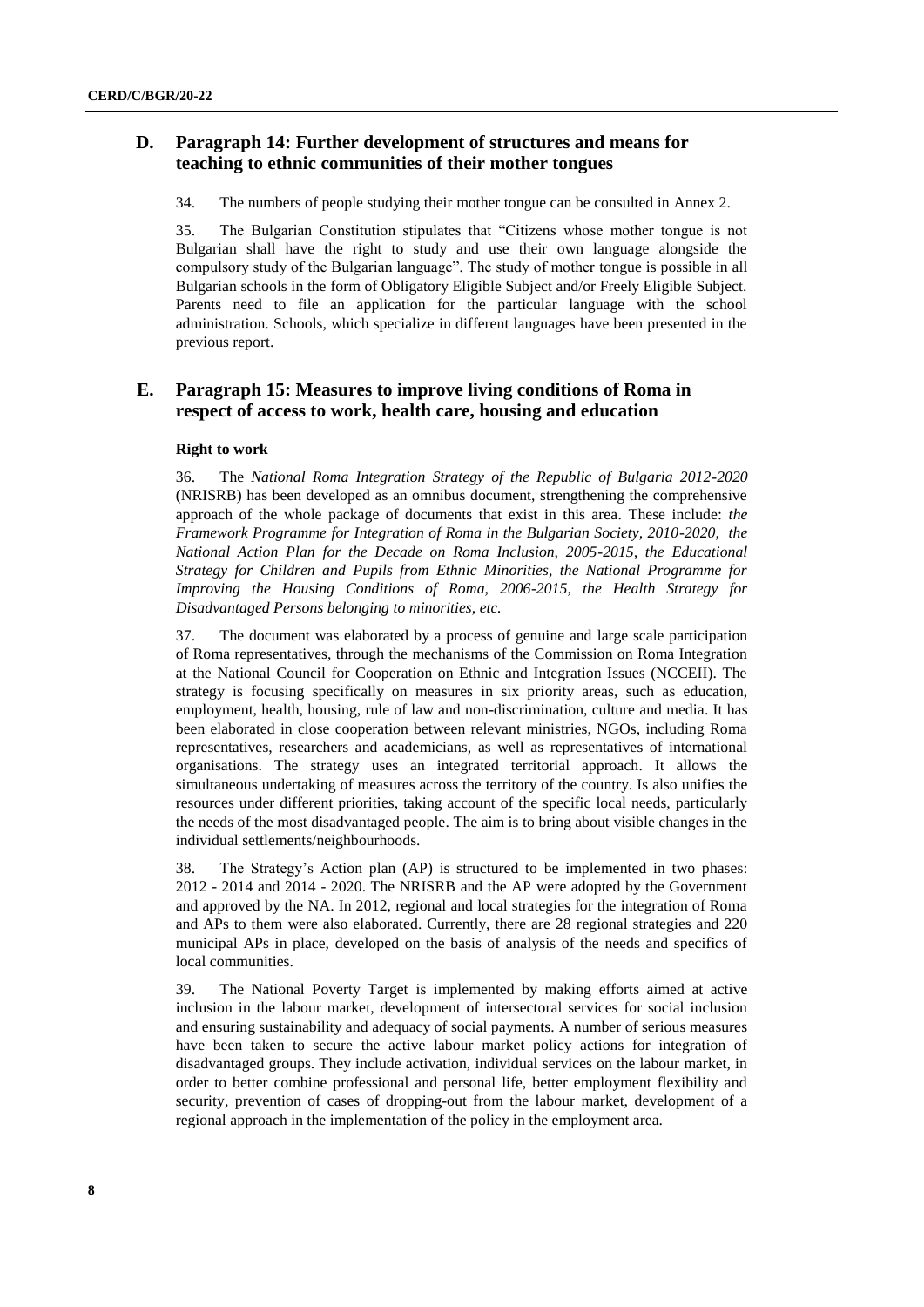40. Since 2008, there has been an "Activation of Non-active Persons" National Programme. The aims are to activate and include the discouraged and inactive persons in the labour market by means of providing services in conformity with their individual profile. The programme mediators hold information campaigns, individual and group meetings with these people. Meetings with social partners, NGOs and employers are regularly held, to bring about their cooperation in finding work for the target groups.

41. Concerning the people living in poverty, the National Programme for Reforms has a goal to reduce their number. In 2012 and 2013, two key strategic documents were adopted. They are the National Development Programme Bulgaria 2020 and the National Strategy for Reducing Poverty and Promoting Social Inclusion 2020.

42. The employment policy targets the following groups: unemployed youth up to 29 years, unemployed over 50 years, long-term unemployed, disabled unemployed, unemployed Roma, inactive persons, etc. Providing people with equal access to the labour market is a key aim in Bulgaria's path towards reducing inequalities.

43. The Agency for People with Disabilities continued financing programmes for their employment.

44. Specific measures were implemented to create conditions for increased employment of unemployed Roma by promoting entrepreneurship, education and appropriate living conditions. This is a standing point for their equal inclusion in society.

45. The National Employment Agency organizes **specialized job fairs for Roma people** in regions with denser Roma population. Their aim is to help the unemployed Roma people by facilitating their access to information about vacancies and providing contacts and contracts with employers. In between 2006-2014, 44 job fairs were conducted. As a result, 3 980 Roma people were recruited.

### **Right to housing**

46. The activities on the implementation of the National Programme for Improvement of the Housing Conditions of Roma in the Republic of Bulgaria (NPIHCRRB) (2005-2015) have continued. They have been focused on the compilation of cadastre maps and registers as a basis for urban development plans. Opportunities for legalising illegally built **houses** have also been considered. In 2011, 16 759 Roma and in 2012, 30 930 Roma benefitted from the implemented projects. Thus, they benefitted better educational, social, cultural and physical infrastructure. People living in social housing have been provided with a "social package", such as complementary services for access to employment, education and social inclusion.

47. Local authorities have been implementing urban regulations of residential areas with predominant Roma population with a view to includie new zones for housing development. Funds from the state budget have been allocated for improving the existing and developing new infrastructure in Roma residential areas. Considerable funds have been invested in the rehabilitation and construction of roads, water supply and sewage, under the Rural Development Programme. This specifically includes areas with compact Roma population.

48. Funds under the *Operative Programme "Regional Development"* have been particularly allocated for construction of municipal social housing. The main contribution for the objective "Right to housing" has a grant scheme, "*Support for provision of contemporary social* homes *for accommodating vulnerable, minority and low-income groups of the population, as well as other deprived groups*". The aim of the scheme is to assist the social inclusion of disadvantaged and vulnerable groups by increasing their standard of living and improving the quality of housing in urban communities. Four municipalities are beneficiaries under the scheme with a total of 36 integrated projects.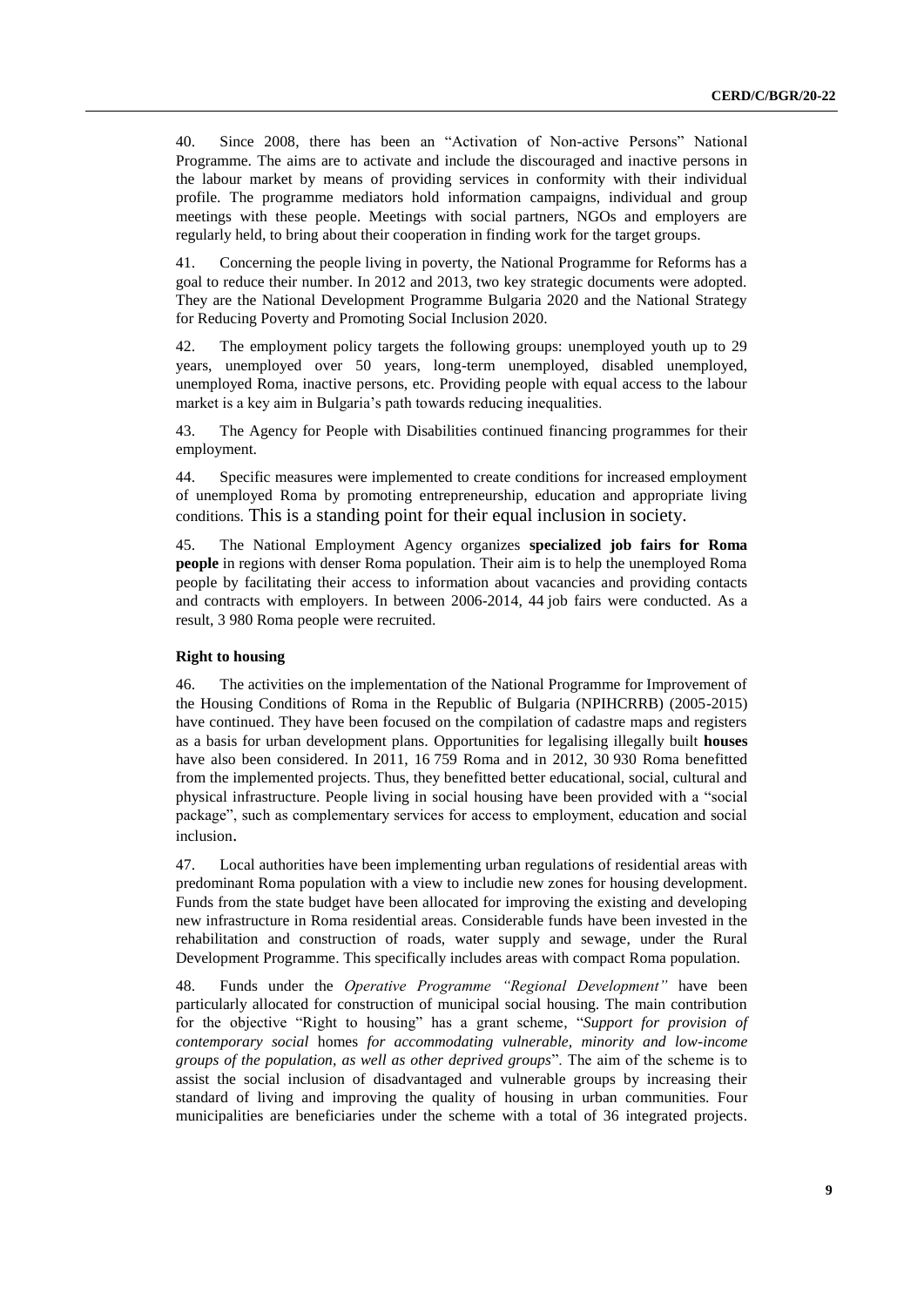Their main activities are focused on renovation and reconstruction of existing buildings and construction of new ones. Eligible target groups under the scheme include homeless people and/or dwellings in very bad living conditions; parents of children, including minors, large families, children with poor health and disabilities; people at risk of poverty and social exclusion.

49. The activities undertaken for improving the housing conditions of Roma in the area of technical infrastructure in residential areas with compact Roma population have been focused on building and/or reconstruction of water supply systems, building sewerage, building and/or reconstruction of street networks, public works. Among them, the focus is on provision of drinking water with controlled quality and drainage of sewer and surface waters all of which relate to the improvement of the sanitary conditions and health status of the population. The building of the road network provides conditions for ensuring the transport services to and for the Roma residential areas. They also facilitate the access of specialized vehicles (fire protection and accident prevention engines, ambulances and waste collection trucks), commercial services, etc. This facilitates the access of Roma children to schools.

50. Financial resources have been allocated to 25 municipalities for the construction of water supply network and sewerage network. A number of sites have been completed, related to the reconstruction of existing and the development of new sewerage and water supply network. Investments have been made in rehabilitation and/or development of roads, water supply and sewerage. This has been done under the Rural Development Programme, including in nucleated settlements with compact Roma population.

#### **Right to public health**

51. In 2005, a Health Strategy for Disadvantaged Persons Belonging to Ethnic Minorities (2005-2015) was adopted to ensure the health status of disadvantaged groups. It is the as part of the National Health Strategy. The Health Strategy is guided by the broader social objective of improving quality of life and welfare of all Bulgarian citizens, to ensure the complete development of all, regardless of their social origin, ethnic or religious affiliation and/or gender differences.

52. The 'Health in All Policies' approach is enshrined in the following documents: National Health Strategy 2008-2013, in the Health Strategy for disadvantaged persons belonging to ethnic minorities 2005-2015, in the Framework Programme for Roma Integration into Bulgarian Society 2010 - 2020, in the National Action Plan for the international initiative "Decade of Roma Inclusion" 2005-2015, as well as in other strategic and programming documents.

53. The main Priorities of the Ministry of Health (MH) for Improving the Health of the Roma Population for the period 2014-2020 are the following:

- Preventive care for mothers and children;
- Equal access to health services for disadvantaged persons from minority groups;
- Strengthening and expanding the network of health mediators;
- Ensuring financial sustainability for the implementation of screening and preventive health programs with funds from state and municipal budgets and European funds;
- Expanding the network of health and social centres and strengthening the capacity of institutions and NGOs for active participation in health programmes in partnership with health professionals, GPs, medical centres, etc.;
- Training of medical professionals of Roma origin;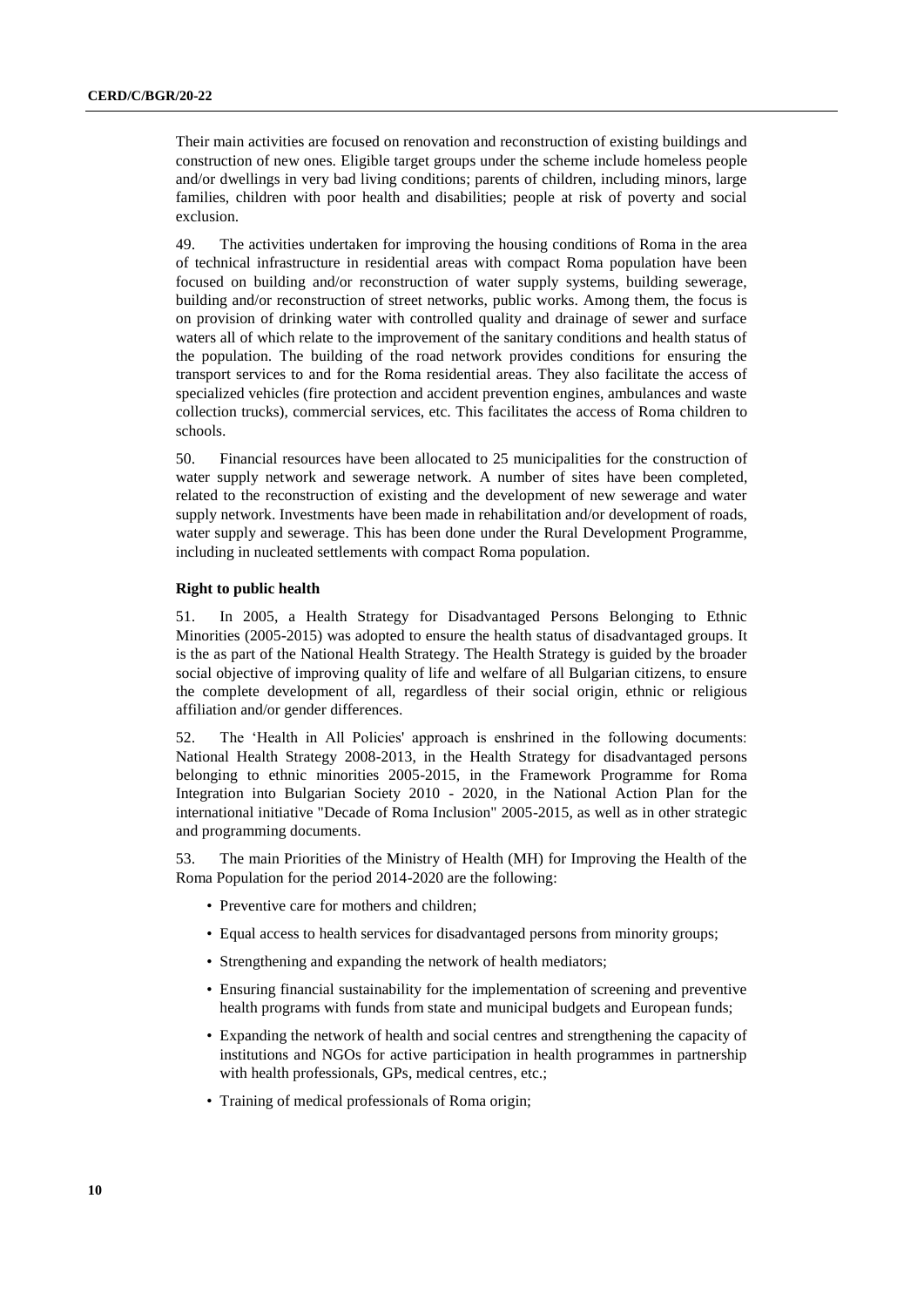• Regular survey of the health status of Roma population, analysis and use of data for health status assessment and strategic planning.

54. Of significant importance are also the achievements relating to health mediators. The position of 'health mediator' was included in the National Classification of Occupations and Positions in Bulgaria. A training program was developed. In order to improve the access to healthcare of vulnerable groups specific services were developed: the health mediator's profession has been institutionalized and in 2013 there have been 130 health mediators in 71 municipalities. Health mediators concentrated their work in the following areas: maternity and child health care, drug prevention, inclusion of parents in the process of adaptation of children to the requirements of the educational system, services for career guidance. In 2014, the number of health mediators increased to 150 in 79 target municipalities in 25 regions in the country. Funds are allocated for extending the network of health mediators.

55. A number of health and social centres have been established. They are managed by local Roma organisations working with the Roma communities. They have been developed in the Roma residential areas in eight cities. 23 mobile cabinets for medical check-ups and consultations have been operating in Roma neighbourhoods with focus on sexual and reproductive health, child immunization and health education.

#### **Right to education**

56. In order to achieve integration of children and students from the ethnic groups, including children of Roma origin, the educational system undertakes preventive, interventional and compensatory measures.

57. Creating conditions for equality and adaptation of children and students of Roma origin in the educational environment is a priority of the Ministry of Education and Science, the regional education inspectorates and the Municipalities.

58. Kindergarten and school rules, as well as the job descriptions of pedagogical specialists and non-pedagogical personnel, include provision and clauses intended to guarantee tolerant attitude towards children from the ethnic communities. Their aim is to boost a more favourable school environment.

59. Policies and programs for early childhood development are an essential element of support for vulnerable children and their families.

60. The unfavourable demographic trend in Bulgaria leads to the desertification of the rural areas and closing their schools. In view of ensuring the completion of the obligatory education of the children up to the age of 16, from the urban and rural regions, the Public Education Act regulates the creation of central and protected schools. A "central school" means a school, which is located in the nearest town or village at the territory of the municipality, where the students from the towns or villages in which there are not any schools are studying. A "protected school" is a school, which if closed, the access to education would be hindered. Because of to that this category of schools cannot be closed.

61. Trainings for teachers for working in a multicultural educational environment are conducted under projects realized by the Centre for Educational Integration of Children and Young People from the minorities (CEICSEM) and the Directorate General "Structural Funds and International Educational Programmes" at the Ministry of Education and Science. They teach application of adequate psychological and teaching approaches in accordance with the cultural ethnicity of the children, of appropriate forms of teaching interaction and with priority use of interactive methods and technology for working with children and parents. This also includes parents in activities, aimed at changing the attitude for joint educational activity in kindergartens and schools.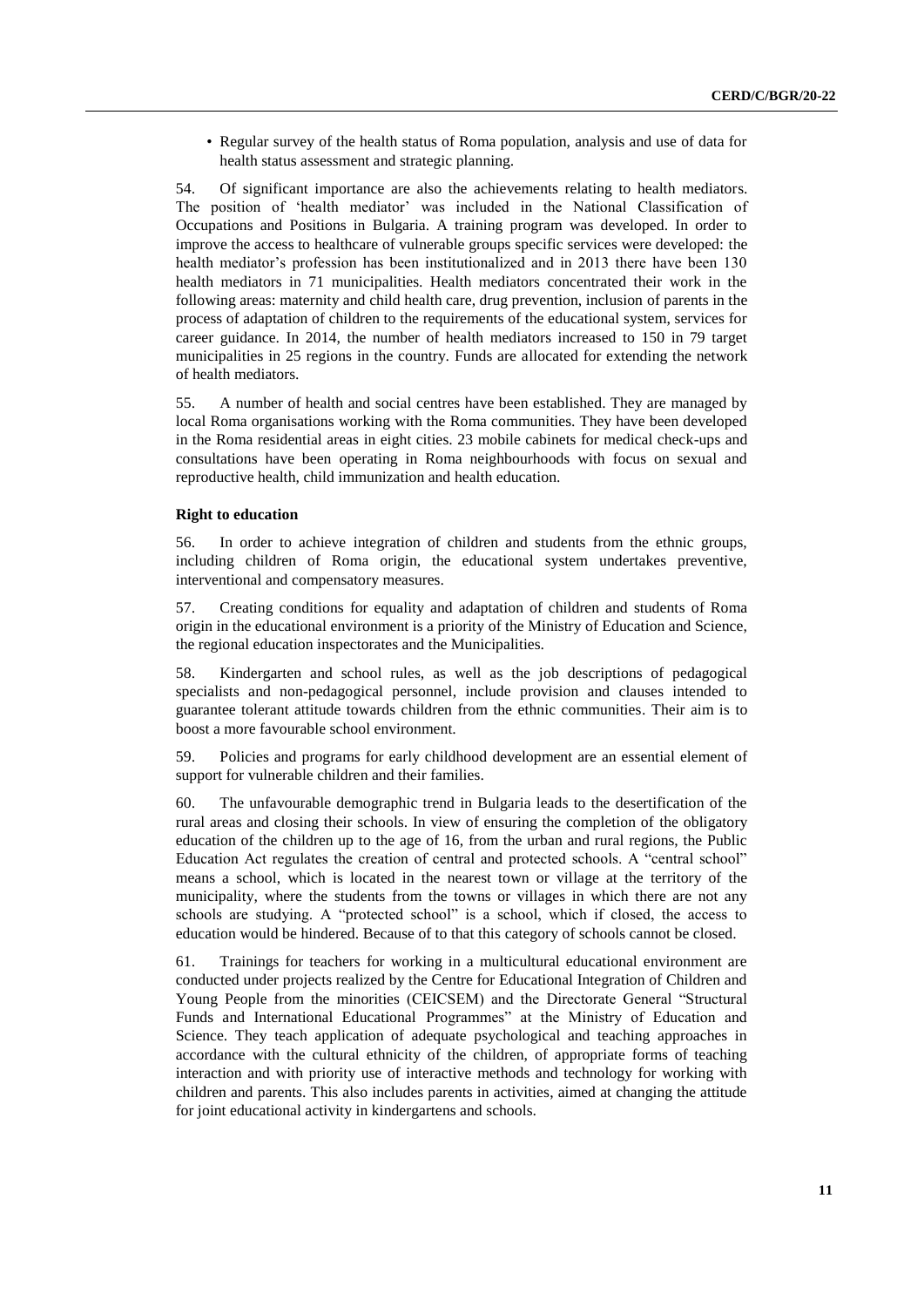## **F. Paragraph 16. Ill-treatment and excessive use of force by police against persons from minority groups**

### **Ill-treatment**

62. The powers of the police officers are stipulated in the MoI Act. They are also included in the Rules on the Structure and the Activities of the MoI; the Instruction on the order for detention, equipping the premises for accommodation of detainees and maintaining the order therein, as well as in the Code of Ethics on the conduct of MoI state officials.

63. The MoI Act (Articles 85-88) expressly and exhaustively regulates the hypothetical cases in which physical force and auxiliary means may lawfully be used. This also includes the lawful use of firearms as a last resort. In 2012, the National Assembly of the Republic of Bulgaria adopted the amendments to the MoI Act. They introduced the standard "absolute necessity" in the use of weapons, physical force and auxiliary devices by the police authorities. The law stipulates interdiction of physical force and auxiliary devices with regard to specific categories of persons, such as pregnant women and obvious minors.

64. The Instruction for the order of use of auxiliary means by officials of MoI regulates the order for reporting the use of auxiliary means. In all cases of use of auxiliary means the official who used them shall prepare a written report and/or the manager who ordered their use.

65. Police officers are obliged, during interrogation and interviews with detained persons, not to allow their mistreatment with a view of getting confessions and information. They shall also report any such case immediately after learning about it so that guilty officers shall bear disciplinary and penal liability. Interrogation facilities have surveillance cameras as guarantees for the prevention of cases of violence, mistreatment and torture of persons detained by the police.

66. All accidents and casualties shall be reported immediately in writing. Every accident or casualty is followed by an investigation to establish the reasons and circumstances for their occurrence. The officials who have committed disciplinary violations, which contain data for crimes, shall be sanctioned in a disciplinary procedure. Copies of the collected evidence shall be sent to the respective competent Prosecutor's office.

### **Complaints directed against police**

67. The MoI has taken all necessary practical measures to eradicate the root causes of alleged violations of the law by police officers. The MoI has also taken such measures as the above, to prevent violations in the future.

68. "Inspection" Directorate within the administrative structure of the MoI shall have competence to investigate and proceed with complaints against any Ministry employee or police officer for alleged violations of the law. Its independence from other structures of the Ministry is statutorily guaranteed. The Directorate is subordinated directly to the Minister of Interior.

69. Inquiries are conducted in all cases involving alleged violations of the law by police officers. Where such violations are proved, their perpetrators, and, where necessary, their immediate superiors shall be sanctioned.

70. This is a mandatory procedure which is obligatory followed regardless of the ethnic background of the victims of the alleged violations. In addition, a guarantee for conducting an independent investigation is included in the provision of article 194, para.1, point 2 of the Criminal Procedural Code (CPC). According to it, the investigation of cases involving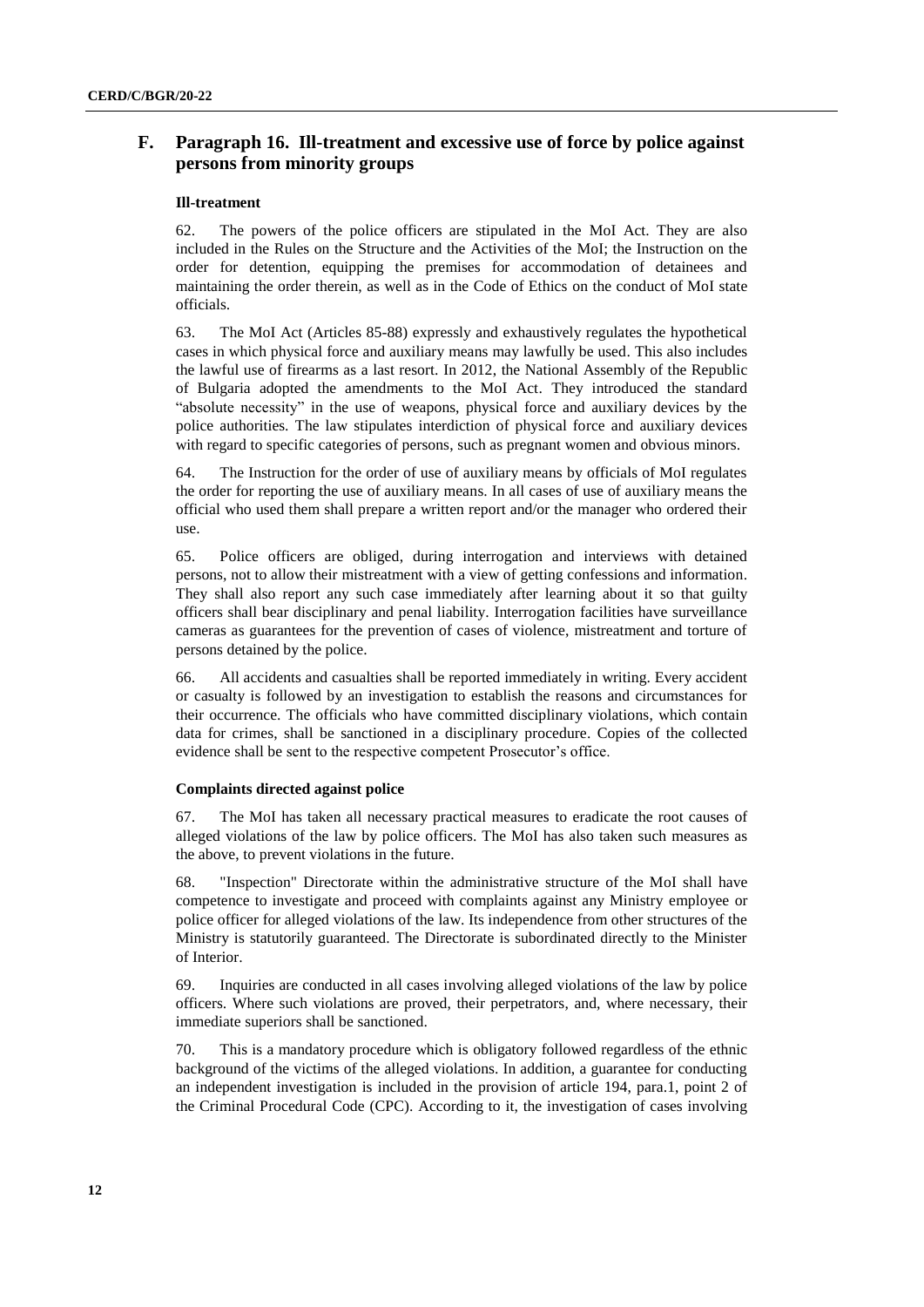alleged crimes by public officials of the MoI in their capacity as investigating authorities, shall be conducted by examining magistrates and not by investigating policemen.

#### **Human rights commission to the Ministry of Interior**

71. The *Permanent Commission on Human Rights and Police Ethics (PCHRPE)* works in close cooperation with the Ombudsman of the Republic of Bulgaria, the CPD, the NCCEII, NGOs and relevant media. The PCHRPE implements joint projects. These projects are aimed at consolidating positive police practices and harmonizing the standards of police conduct with the international standards and best practices in the field of human rights. All activities of the Commission are organized in accordance with work plans, which are annually updated.

72. The main activities cover actions such as: monitoring of the compliance with the rights of persons detained in the branches of the MoI; consideration of signals alleging violation of human rights and freedoms of citizens by officials of the MoI; elaboration of legislative changes concerning the use of firearms by police officers as to ensure full compliance with the standards of the UN human rights treaties and other international human rights instruments, such as the European Convention on Human Rights and other relevant documents of the Council of Europe; thematic training in the field of human rights protection, etc.

73. In 2014, a New Code of Ethics was approved covering the behaviour of the civil servants of MoI. With its publication in the State Gazette the Code of Ethics became publicly accessible. It contributed for the strengthening of civil control over the activities of MoI. All civil servants have signed a declaration to confirm their knowledge of the Code of Ethics.

74. Article 39 of the Code of Ethics prohibits discrimination based on gender, race, religion, education and beliefs, political affiliation, opinion, national or social origin, ethnicity, health, age, sexual preferences, personal and social standing, property situation or on any other principle, established in the law or in any international treaty, to which the Republic of Bulgaria is party.

## **G. Paragraph 18: Racist stereotypes and hatred towards persons belonging to minorities in press and media**

75. The forming of positive attitudes towards citizens belonging to any ethnic group, and addressing any prejudices in this regard, is generally practiced in Bulgarian society. In this context, important measures have been taken to encourage the promotion of tolerance and cultural pluralism. The Bulgarian authorities consistently combat stereotypes and prejudices, if and when such are manifested against persons belonging to any ethnic, religious, linguistic or sexual minority group.

76. The Bulgarian authorities closely monitor all alleged manifestations of racism and intolerance against any person under their jurisdiction, and, if necessary, resolutely take steps to punish such acts.

77. For the implementation in practice of an established culture of tolerance, the Council for Electronic Media (CEM) continues to apply regulatory measures. They are the following: controlling compliance with licenses and requirements for radio and television activities; monitoring the adherence to the Radio and Television Act; imposing sanctions in cases of established and proven violations of the Radio and Television Act; delivering statements and declarations on problematic cases.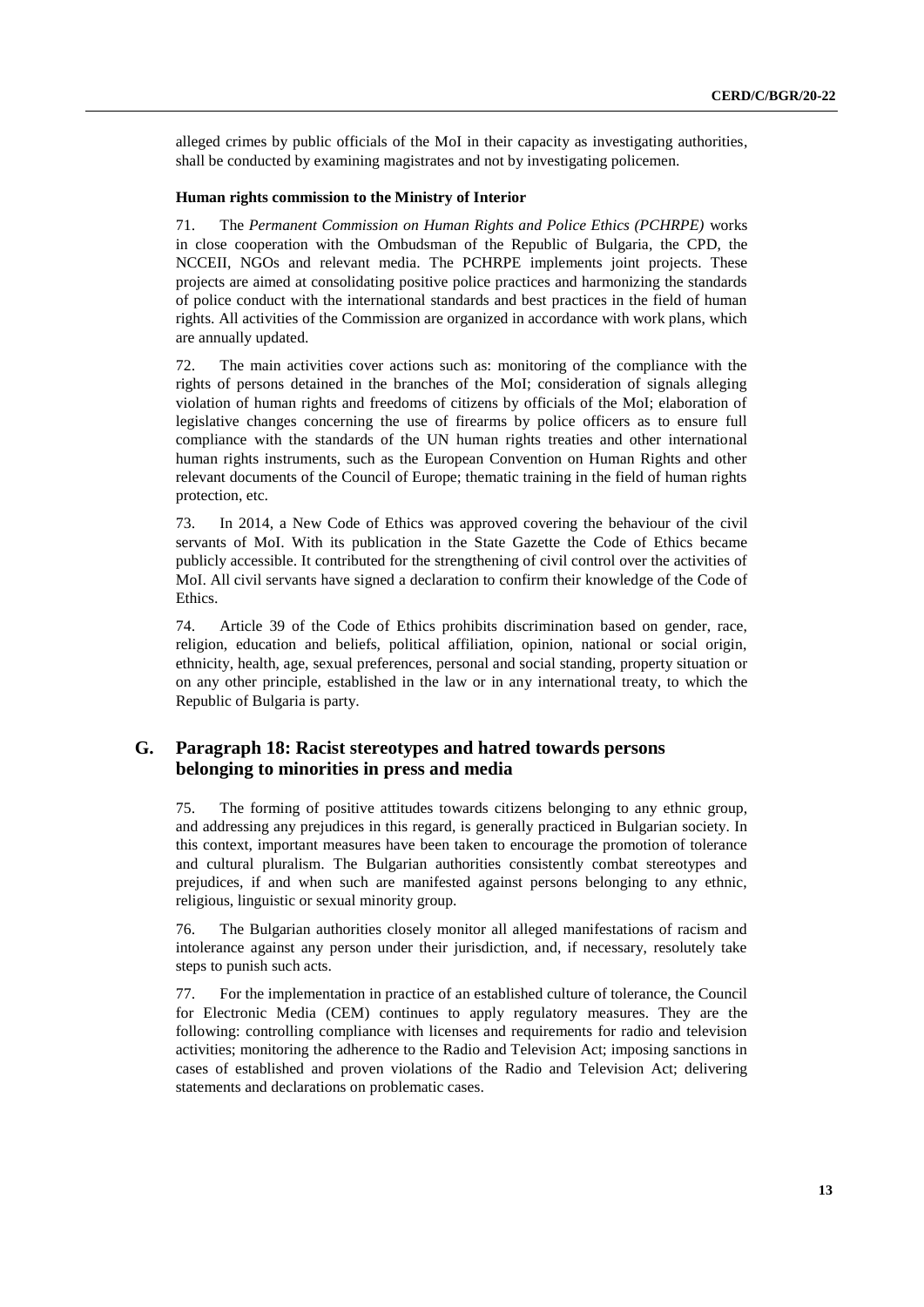78. Within its powers, the CEM continues to focus on manifestations of various kinds of discrimination or hostilities in the media. The media monitoring of the regulator shows that the majority of Bulgarian electronic media and the largest of them, in terms of audience share, have a balanced approach towards the topics of minorities, refugees, and persons with different sexual orientation.

79. CEM circulates declarations against hate speech and the use of insulting language. It is an active participant in public discussions, dedicated to the problem. Meetings with the television and radio channels managements are initiated, when such problems occur. CEM often reminds the public and journalists that the freedom of speech shall not entail manifestations of racism or statements inciting towards hatred, xenophobia, and other forms of intolerance and discrimination. The Bulgarian audiovisual regulator is also one of the initiators of the agreement between the media and the political parties not to use hostile and discriminatory speech, which is signed prior to the elections.

## **H. Paragraph 19: Training courses and seminars**

80. The authorities have continued their consistent policies aimed at preventing and eliminating any form of discrimination paying special attention to training courses and seminars dedicated to police officers, prosecutors and judges.

81. Under the project "Combating discrimination for a fair society", the CPD has implemented five national training seminars designed for lawyers with civil profile, students, representatives of key institutions in the legislative process, judicial authorities, officials of the MoI, journalists from national and regional media. The main topics of the seminars have been, such as: gender equality and European media policy; hate speech in the media and politics; hate speech and hate crimes and social trend towards different ethnic groups in Bulgarian society

82. CPD has launched the implementation of a project "Improvement of Penitentiary Staff's Capacity for Prevention of Discrimination and Protection of Human Rights through training based on European standards". The main objective of the project is to contribute to the improvement of the competence of the penitentiary staff through training and updating of programs for initial/continuing training in compliance with the European standards. It also includes transfer of the Norwegian experience in protecting human rights and nondiscrimination, including the work with Roma population.

83. In compliance with its mandate, CPD has been organising annual Workshops for Police officers. It has been training policemen from all District Police Directorates in combating and preventing racial discrimination against persons from minorities and protecting the human rights of those under detention.

84. During the period under review, the competent structures of MoI have strengthened their activities for improving the effectiveness of the police officer work in a multiethnic environment. The topic of hate crimes prevention has been integrated in the curriculum of the MoI Academy. A new discipline, namely, "Protection from Discrimination", has been introduced.

85. Appropriate training has been provided in respect of issues pertaining to combating and preventing discrimination. The topic is a priority in the education and qualification programmes of the MoI Academy. The police officers are acquainted with the decisions of the European Court on Human Rights, in the framework of the discipline "Human Rights Protection". The human rights subject is present in all full-time curricula of the National Institute of Justice (NIJ) for initial and continuing training of magistrates. They include a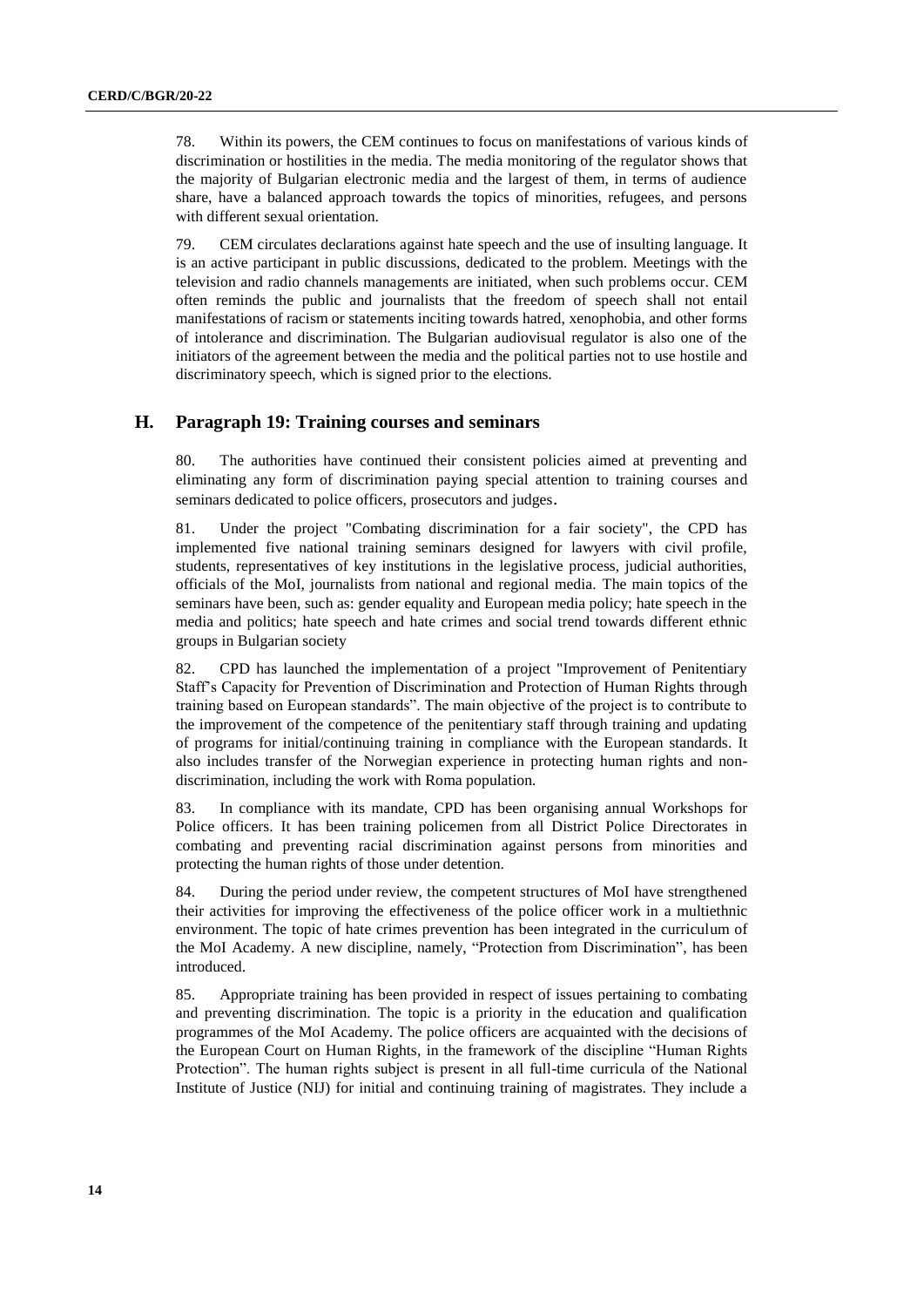training module concerning Article 14 of the ECHR (prohibition of discrimination) and the related Bulgarian legislation and case law.

86. In 2011, the MoI started a project "European police and observance of human rights" in partnership with the Belgian Federal Police, Criminal Police of the German province Baden-Württemberg, the Warsaw police and the CPD, the Helsinki Committee – Bulgaria and the Centre for Study of Democracy. The project is directed at overcoming the stereotypes in the work of police officers and at forming a new professional behaviour and attitude towards citizens, in the context of protection of human rights.

87. Under the Memorandum of Understanding, between the MoI and the OSCE Office for Democratic Institutions and Human Rights, the Academy of the MoI organized trainings for the law-enforcement on hate crimes. A manual has been prepared which is used by the trainers in the conduct of professional on-the-job training for MoI employees.

88. The NIJ has published and circulated a practical guide, entitled "Application of Fundamental Rights by the Courts", to all judicial authorities. It is available on the Internet site of the NIJ. On the initiative of the CPD, NIJ has taken part in the compilation of a collection of "Case Law Regarding the Application of the Act on the Protection of Discrimination".

89. The NIJ has held training sessions on ECHR, in cooperation with the CE, and with the participation of judges from the ECtHR, prosecutors and investigators. The implementation of the Project entitled "Increasing the capacity of the judiciary and training on the ECHR" has been subsequently launched. The NIJ includes a training module in nondiscrimination, under the ECHR, the relevant Bulgarian legislation and case law. In 2013- 2014, NIJ organized 27 events dedicated to issues related to HR. 900 judges, prosecutors, inspectors, investigators, court officials, experts and officials from the MJ and MoI, and NGOs representatives took part in them. Through exchange with the Netherlands, a multiannual training programme "Police, ethics and HR" with a total of 279 trainings has been conducted for 4 803 police officers. A toolkit has been developed which is used in the current on-the-job training.

90. In the period 2009-2014, under the Norwegian Financial Mechanism, the MoJ carried out two projects with activities, concerning the fight against discrimination. Within the framework of the project "Increasing the Capacity of *the Judiciary and Training on ECHR"*, implemented by the NIJ, several regional trainings under a module on nondiscrimination have been carried-out. The second project under the Norwegian Financial Mechanism is named "*Improving Access to Legal Aid for Vulnerable Groups, Particularly Roma, via the Implementation of a Pilot Scheme for "Primary Legal aid Hotline" and Amendments to Legislation"*. It is implemented by the National Legal Aid Bureau. The overall objective of the project is the implementation of pilot mechanisms for the provision of "primary legal aid" and preparation of draft amendments to pieces of legislation with a view to improve the access of vulnerable groups to primary legal aid.

## **IV. Information relating to articles 2-7 of the Convention**

91. Relevant information by article by article is provided below. It focuses on major developments and new issues in the period under review (in so far as these have not already been dealt with in the answers to the concluding observations).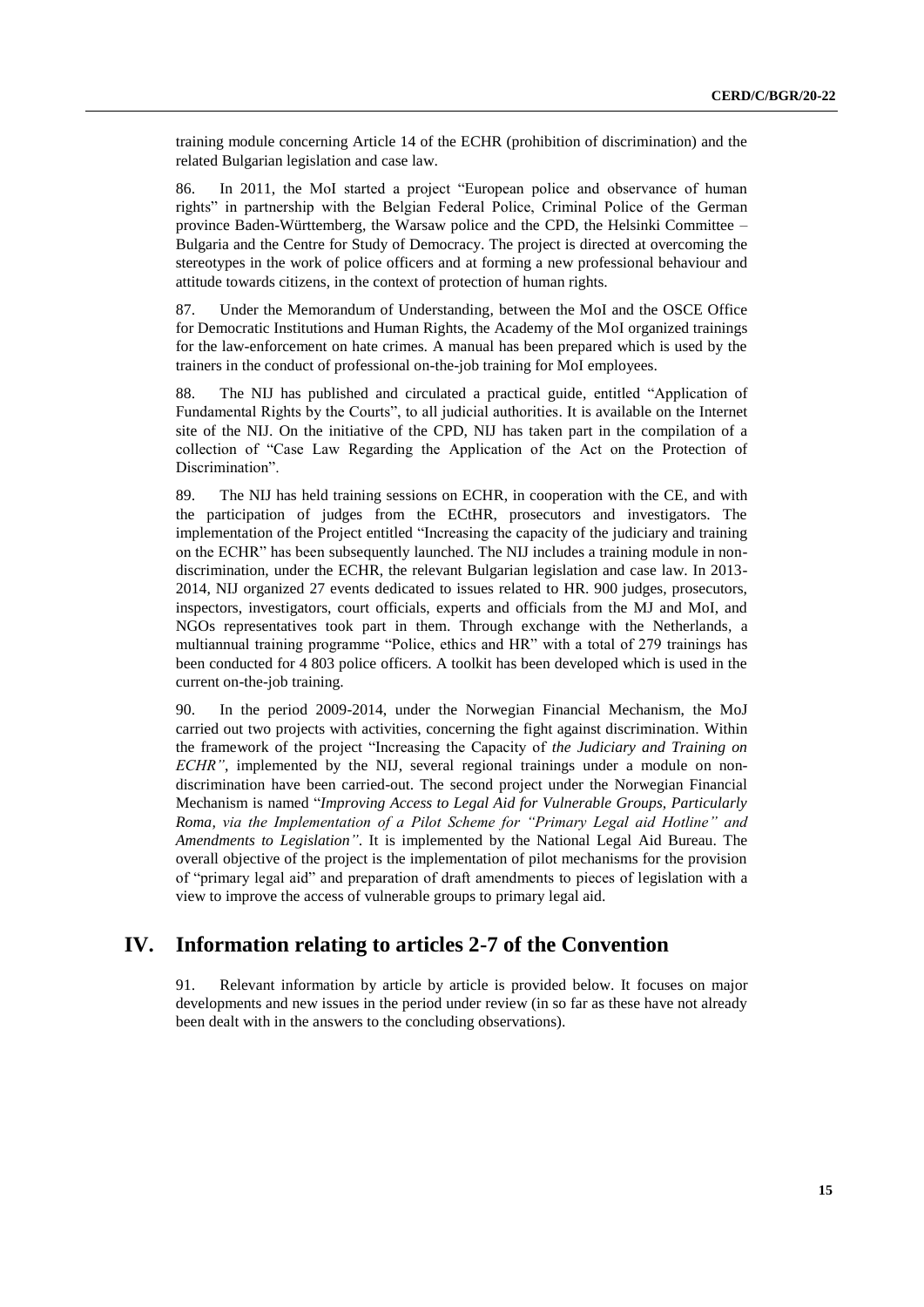## **A. Article 2**

#### **Domestic legislation**

92. During the period under review (2008-2014), the Republic of Bulgaria continued to pursue a consistent policy aimed at eliminating any racial discrimination in all its forms and manifestations and creating understanding among various racial, ethnic, religious and linguistic groups of the population. Amendments have been brought to the national legislation, mainly the PC, the CPC, the PaDA, the Ombudsman Act, etc.

93. The *Responsibility of the State and Municipalities for Damages Act* was amended in 2012 (State Gazette № 98/2012). The amendments ensure the creation of national legislation which would allow the affected persons to receive compensation for the damages caused through violation of a right conferred by the Convention for the Protection of Human Rights and Fundamental Freedoms (ECHR) committed by the State or its authorities or officials.

94. In 2013, the Legal Aid Act was amended by widening the scope of socially disadvantaged groups, having effective access to justice. These include children at risk, victims of domestic and sexual violence, victims of human trafficking, and persons looking for international protection. To meet the needs of socially disadvantaged people and those from socially vulnerable groups, the National Legal Aid Bureau (NLAB) opened a "Legal Aid Hotline" in October 2013. It also created Regional Legal Aid Centres for advice in the cities of Vidin and Sliven. Legal advice is provided free of charge by telephone or on the spot. The new activities of the Bureau are performed with the financial support of the Norwegian Financial Mechanism (NFM) 2009 – 2014 in partnership with the Open Society Institute and the Council of Europe.

95. In 2014, a Strategy for Legal Aid Development and Improvement for the period 2014 - 2019 was adopted. The focus is on control over legal aid provision, improvement of legal aid to children who are victims of crime and traffic, refugees and other citizens from vulnerable social groups through trainings of lawyers, delivered jointly with NGOs.

96. The most important amendments to the Judicial System Act (JSA), introduced in 2011, strengthened further the institutional capacity of the Supreme Judicial Council (SJC), the Inspectorate of the Council and the National Institute of Justice. The successive amendments of the JSA in 2012 address the issues of publicity and transparency when electing members of the SJC. They establish a procedure for assessment of complaints by the SJC Inspectorate against violation of the right to have the case assessed and decided in a reasonable time.

97. In May 2012, a new Act on Forfeiture on the Exchequer of Unlawfully Acquired Assets has been adopted. This Act provides for confiscation of illegal assets through a procedure in civil courts which can be launched for the initiation of judicial investigations for a number of serious crimes and upon certain administrative infringements. The Act provides for the establishment of the Commission for Forfeiture of Unlawfully Acquired Assets *–* specialised body which identifies unlawfully acquired assets with the assistance of local units and local authorities. The Commission was established in early 2013.

## **Ombudsman, Commission for Protection against Discrimination (CPD), National Council for Cooperation on Ethnic and Integration Issues (NCCEII)**

98. The last changes to the Ombudsman Act provide that the **Ombudsman** is acting as the National Preventive Mechanism (NPM) in accordance with the OP to the Convention against Torture and other Cruel, Inhuman or Degrading Treatment or Punishment. The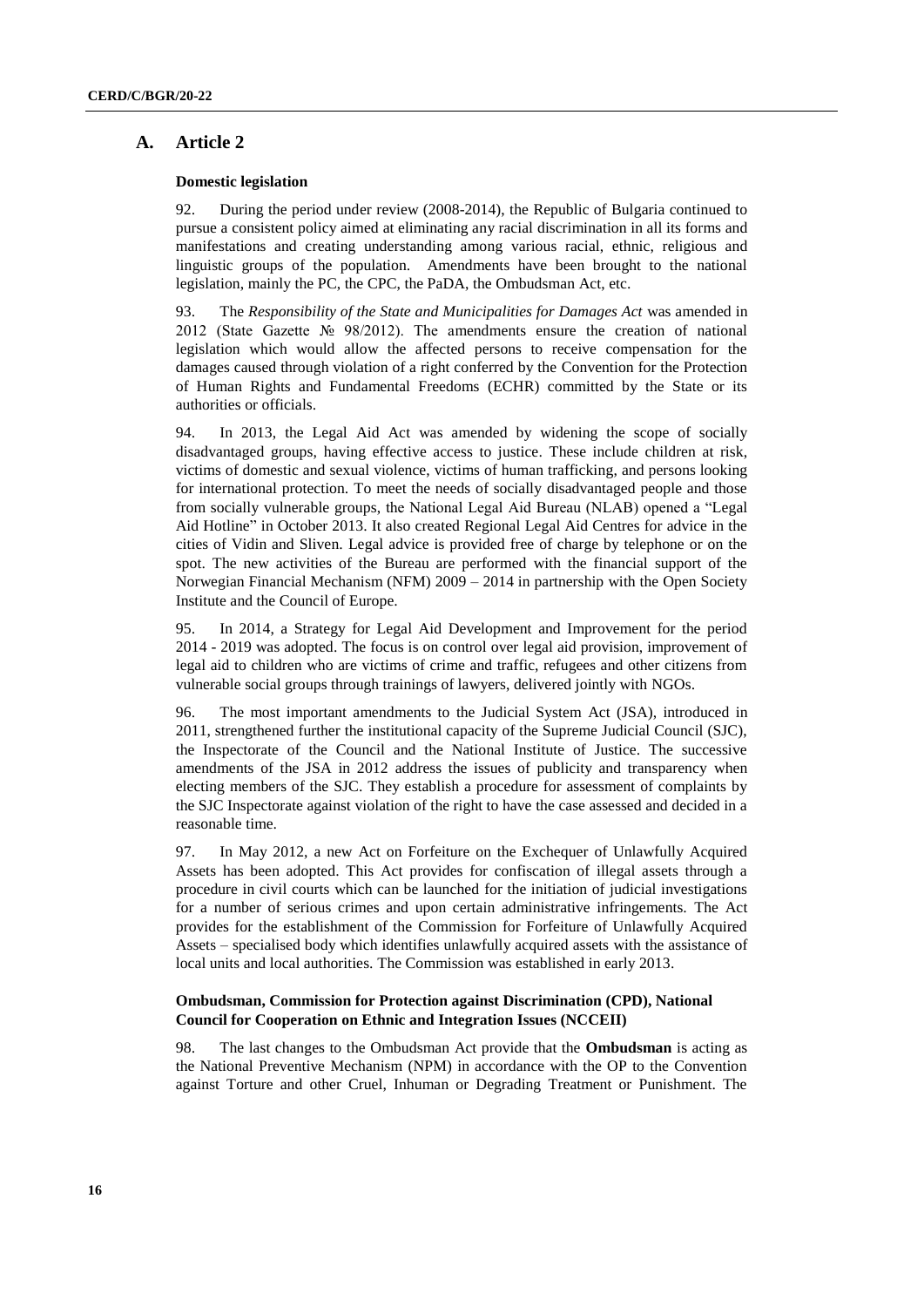functions of the Ombudsman as NPM have been facilitated by the establishment of a new Directorate.

99. The amendments to the Ombudsman Act of 2009, 2010 and 2012 broadened the competence of the National Ombudsman. The capacity of the Ombudsman has been strengthened. His/Her extended powers include: presenting opinions to the Council of Ministers and the National Assembly of the Republic of Bulgaria on draft laws concerning HR protection and on the ratification of international human rights treaties; referrals to the Constitutional Court and protection of the rights of the child; broad powers in relation to the places for persons deprived of their liberty or places where persons are detained.

100. Following the amendments to the Ombudsman Act, not only citizens but also nonfor-profit organizations, working in the field of human rights protection, may lodge complaints with the Ombudsman.

101. The CPD continued to organize and implement information measures among different target groups, such as traditional annual seminars for youth, lawyers, police officers, media, syndicates and labour organisations. The Commission issued a series of publications: brochures, manuals, etc., in order to promote the anti-discrimination legislation and to improve its implementation in practice. The CPD has issued surveys on "Prejudice and Discrimination against Immigrants and Refugees" and "Prejudice and Discrimination against Minority Children and Children with Disabilities in Education System" (2009), "Prejudice and Discrimination in school books, appliances, educational programmes and plans in preliminary and primary education" (2011) and "Study and evaluation of impact of economic crisis and budget cuts on vulnerable groups" (2014). A further National Study on Equality and Discrimination was conducted for the 2007-2010 period. The studies, referred above, show that:

- The main grounds for discrimination are disabilities (60-70 %), age (13-14 %) and ethnicity (8-9 %). Ethnic origin as a factor for discrimination has been designated mainly by the Roma (25 %) and the people from Turkish origin (12 %), as opposed to 6 % of the Bulgarians;
- Different or negative attitude is rarely based on religion (less than 6 %);
- The media are the main source of information on discrimination. They often have decisive influence on the society perceptions;
- In some instances, health services can be difficult to access. This is not based on discrimination, but is rather due to infrastructural reasons;
- There is underestimation of discrimination as a social factor. It means that there is an understanding that people from certain vulnerable groups are expected to perform equally good with the others without special aid and support. In recent years, the social awareness is rising.

102. During the initiative "The Open Info Days" CPD Regional Representatives offer advices and assistance in filing a case in distant municipalities. There is an increase in the number of complaints and signals lodged with the CPD. This is a result of the awarenessraising efforts of the Regional Representatives. CPD Regional Representatives' active and constructive involvement in preventive measures has further strengthened the CPD's positions as an independent body for protection against discrimination. Recently, the Regional Representatives have increased the collaboration and meetings with representatives of ethnic minority's NGOs and communities.

103. A book has been published, entitled "Methodology for collecting and analyzing policies in the field of integration of immigrants", as a result of a project "Harmony in Diversity". Under the toolkit of the main European values of equal opportunities and non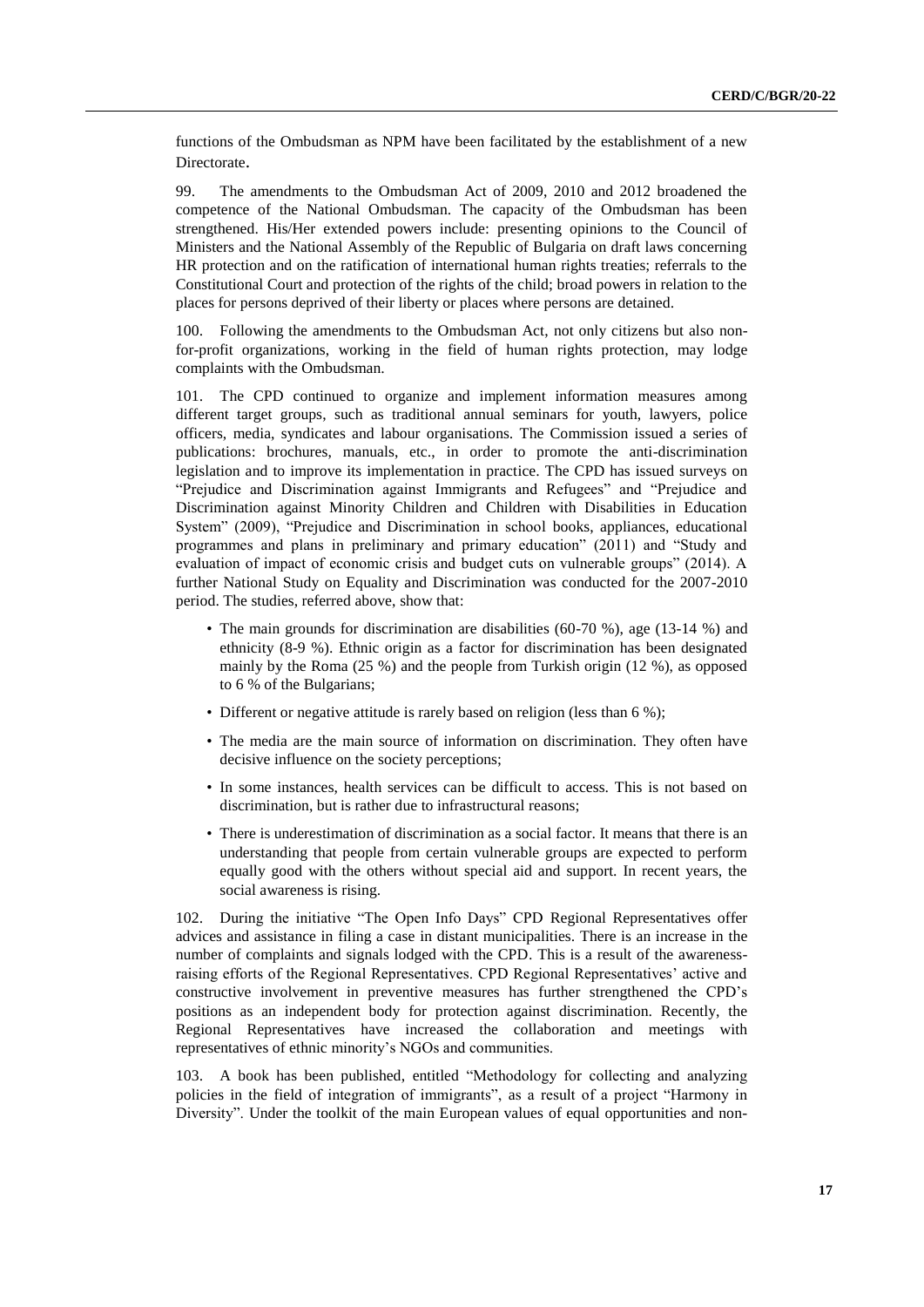discrimination (mentioned before), the CPD added an analysis of policies for integration of immigrants in the Republic of Bulgaria.

104. Since its establishment of the CPD, until the end of 2014, it has received 8079 complaints and signals, 2884 case files have been instituted and 269 decisions on cases of alleged discrimination on the grounds of ethnicity have been decreed.

105. The NCCEII consists of representatives of the competent ministries and state institutions, NGOs of citizens belonging to ethnic minority groups, and NGOs working for the integration of the ethnic minorities in the society. As a whole, the NCCEII is a central institution for carrying out consultations and coordinating the activities with respect to ethnic and integration issues as part of the national policy. The Secretariat of the Council assists administratively in the realisation of this task.

106. As one of its primary tasks, the NCCEII deals with the conduct of extensive public consultations on normative, strategic and planning draft documents, related to the implementation of the integration policy.

107. The NCCEII coordinates and controls the implementation of the National Action Plan on the National Roma Integration Strategy of the Republic of Bulgaria (2012- 2020) and the Decade of Roma Inclusion 2005-2015. In the beginning of the 2014, an ad-hoc body was set up at the NCCEII. It is the Commission for the Implementation of the NRISRB (2012-2020).

108. The NCCEII's Secretariat is the National Roma Contact Point of the Republic of Bulgaria. The Secretariat is a unit within the administration of the Council of Ministers.

109. By virtue of its internal rules, the NCCEII provides methodological assistance to national and municipal authorities regarding the prevention of interethnic conflicts. It also coordinates the activities of the institutions, represented in the National Council, in their work against racism and xenophobia. The Council organises forums for extended public consultations with all parties concerned, in the process of elaboration, discussion and adoption of decisions on the strategic, planning, and programming documents.

#### **CPD Decisions**

110. Among the CPD notable decisions is *Decision No. 193/8 September 2010 on case file 115/2009 of CPD's Five-Member Panel*. The case was initiated, following a complaint, lodged by A.A.B., Mayor of G. Municipality vs. Y.G.Y., in his capacity of Member of the  $40<sup>th</sup>$  and  $41<sup>st</sup>$  National Assembly, for alleged harassment, degrading and discriminatory statements on the media. The grounds referred were religion, political affiliation, and social status; therefore, the case was considered as multiple discrimination. It was investigated by a five-member panel. Having considered the collected evidence, the CPD panel established the existence of harassment. As a result, it imposed an administrative sanction to the perpetrator (a fine amounting to BGN 250). The CPD prescribed to Y.Y., Member of Parliament, to refrain in future from statements having the purpose or effect of violating a person's dignity, or creating a hostile, degrading, humiliating or intimidating environment. The CPD instructed Y.Y. to publish the decision at his expenses. It also determined a 15 day period for feedback on implemented mandatory instructions, where the perpetrator had to inform the CPD in writing on the instructions' implementation.

111. In 2013, the CPD delivered an opinion for Decision 121 on case file 34/2012, regarding the title on the front page of a sports newspaper "Italian, Swede and two niggers in CSKA". The case file was initiated by CPD's self-referral. CPD's Ad-Hoc panel established that the sports newspaper owner and editor had made direct discrimination, prohibited by law, on the basis of the protected ground "race" (colour) within the meaning of Art. 4, para. 2 in connection with § 1, p. 6 PaDA, which is a violation of the ban under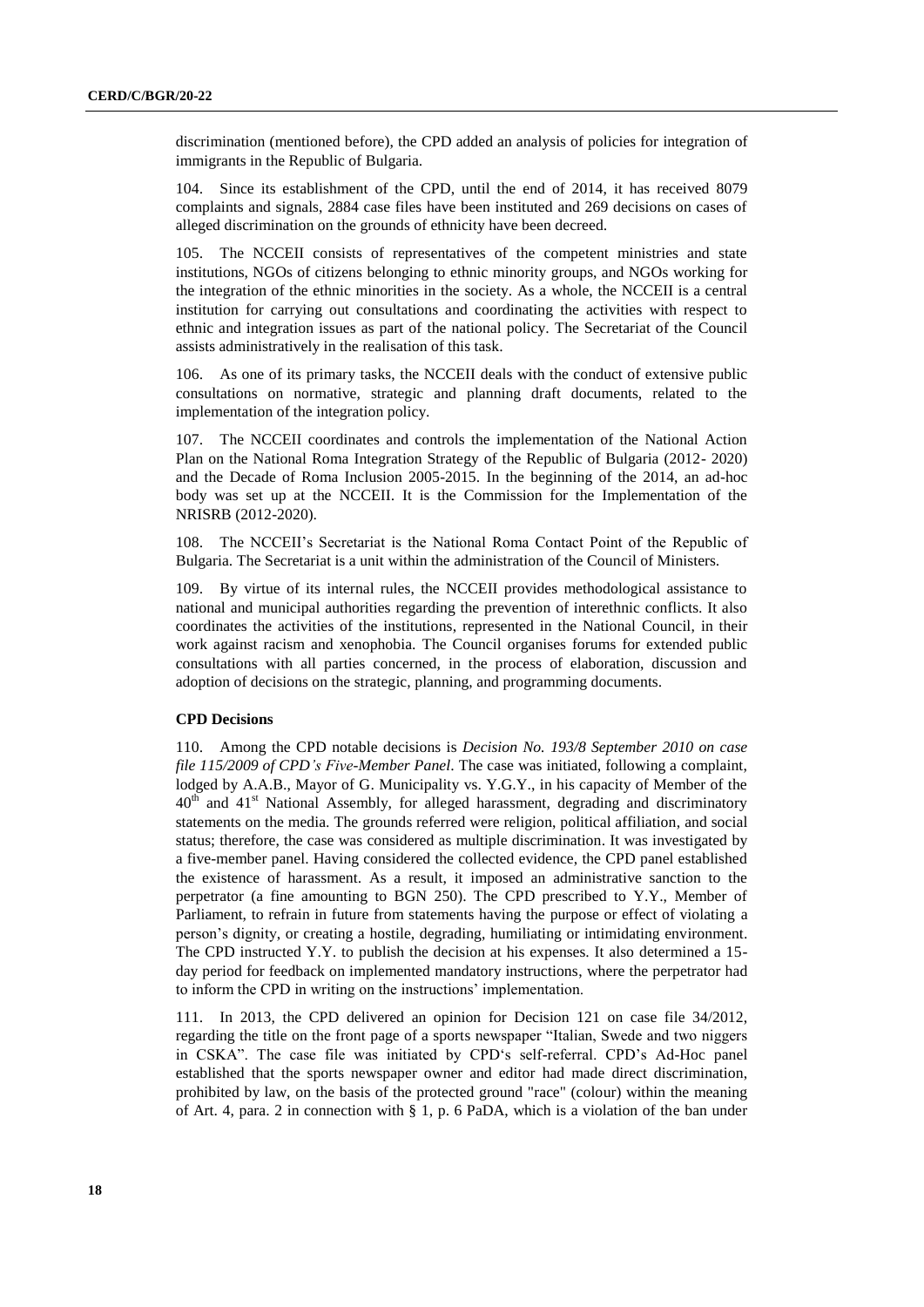Article 4, paragraph 1 of the PaDA. In the decision, CPD refers to the main source in the field of racial discrimination – Article 4 and Article 5 of the UN International Convention on Elimination of all Forms of Racial Discrimination (ICERD). CPD recommended that, pursuant to Art. 47, Para. 6, the national sport newspaper owner shall adopt internal rules to prevent and avoid acts of unequal or less favourable treatment, including relevant penalty provisions

112. In 2014, CPD established Decision 283/2014 on case file 126/2013 based on a signal by an NGO in regard to the Roma ethnicity. The signal was based on on-line comments that were "damaging the prestige and dignity of the Roma ethnic community in Bulgaria, inciting discrimination, and some open calls for violence and hatred against the Roma ethnic minority." The signal of the NGO stated that: "This kind of discussion is perceived by the Roma as harassment and intimidation and delivers feelings of insecurity, humiliation, fear, and alienation from society. Comments against Roma Bulgarians emphasize on the non-Bulgarian origin of Roma and inspire readers that Roma constitute a danger to the social security of the state." The First specialized Panel found that the defendant's inaction regarding comments with frankly discriminatory content published on the Site constituted a violation of art. 5 in conjunction with Art. 4 para 1 PaDA on the grounds of ethnicity. Decision 283/2014 was delivered. It ruled existence of discrimination and infringement of PaDA. The CPD imposed a sanction and a compulsory administrative measure – an obligation to publish Decision 283/2014 on the media website without editing at the expense of the company.

113. The CPD has delivered several decisions in that regard, notably on case-file 53/2008 of Five-member Panel (Large chamber). CPD delivered mandatory instructions to the respective authorities to organize regular trainings of their staff on antidiscrimination and multiculturalism. Other decisions are as follows: 63/2009 – on alleged discrimination during an adoption procedure (the accused NGO for referring to a child as a "negro adopted by a Bulgarian family" and the State Agency for Child Protection were advised to take into account the PaDA and to have personnel trained on anti-discriminatory procedures); 212/2010 – concerning a Nigerian football player, who claimed to had been assaulted on racial reasons. The complaint was left without further motion, but resulted in a proposition for legal amendments to the Penal Code. Other cases are on the CPD's website.

114. In 2014, a couple of complaints were delivered to CPD regarding the right to education and the negative speaking of local citizens and a local Mayor towards children refugees from Afghanistan and Somalia, regarding their attending in Bulgarian schools. A self-referral was initiated in CPD on the ground of nationality and origin. The case is under investigation.

### **General integration policy**

115. The Bulgarian authorities are firmly committed to the improvement of the situation of Roma. This is being done by shared efforts and proportional responsibilities between the Government, the Roma communities and their leaders, and with the assistance of NGOs, involved in Roma integration. The Bulgarian authorities recognize fully the European dimension of the issue of Roma inclusion. They consider their efforts as part of the common European policy in this regard.

116. According to the main strategic documents for Roma integration into Bulgarian society and overcoming the inequalities and discriminatory practices, of particular importance is the application of horizontal (mainstreaming) approach. This assures that the needs, concerns and rights of Roma are integrated into the general and sectoral policies and measures. It also creates conditions for equal opportunities, equality and equal participation of Roma in the social, economic and political life. Simultaneously, it is also necessary to undertake temporary incentives (positive action) in various sectors of society, whereby not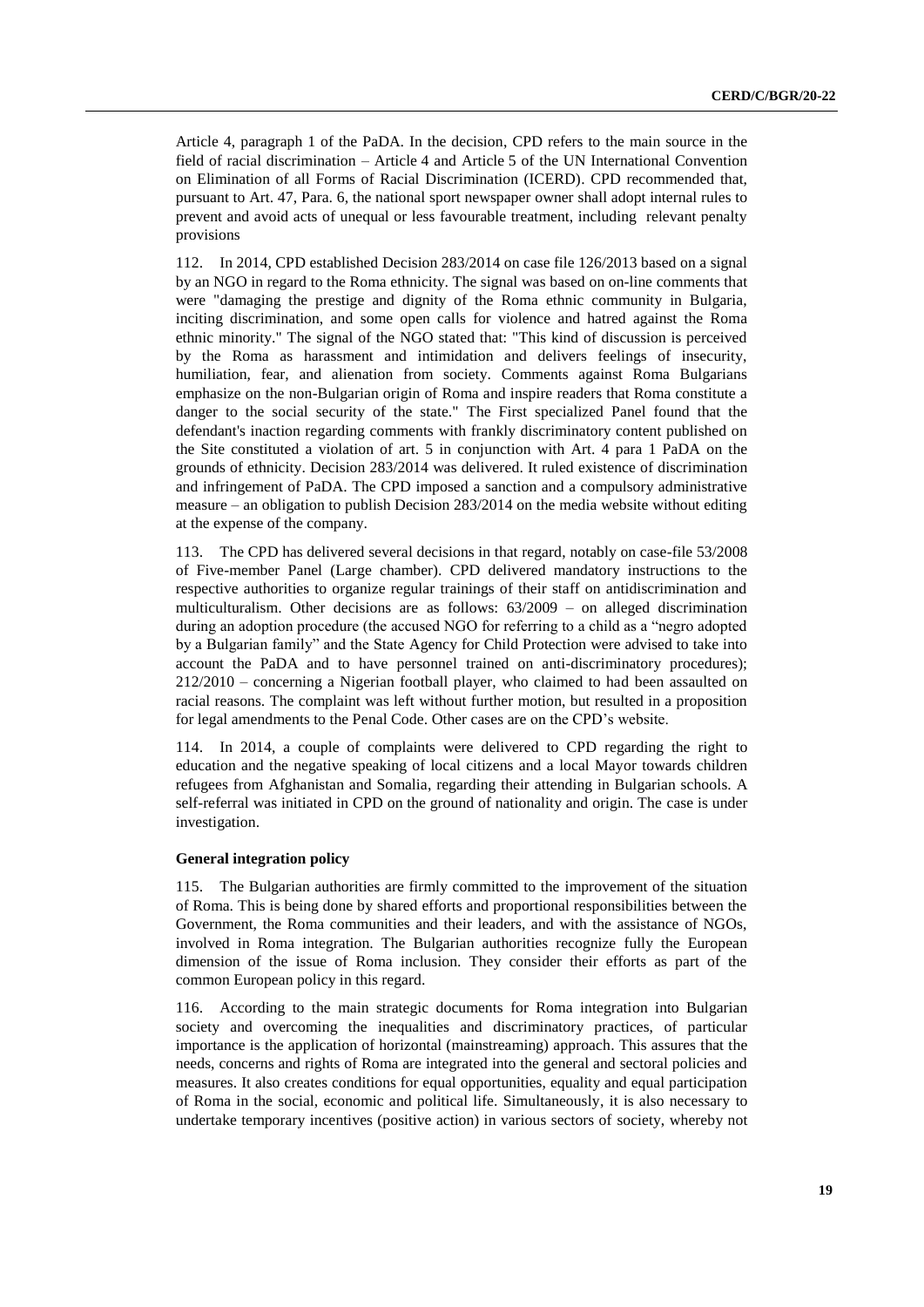only to overcome existing inequalities and inequities of the Roma, but also to prevent future ones.

117. The Ministry of Labour and Social Policy, as a beneficiary of the project "Development of Comprehensive Measures for Integration of the Most Marginalized Communities among Ethnic Minorities, with a Focus on Roma", supported the strategic approach for integration of ethnic minorities by identifying the most needy among them. This is based on territorial criteria (mapping) and specific problems in key areas of integration policy, such as health, education, employment, incomes and living standards, housing, equal opportunities and non-discrimination, etc. There are targeted measures for their integration. The powers of the responsible institutions at national and local level for their implementation have been increased.

118. There is already a Concept, containing a complex of measures for integration of the most marginalised communities among the ethnic minorities. The focus is on the Roma. That Concept introduces special measures addressing the most vulnerable segment of those communities.

119. A Guidebook was published with practical guidelines for planning and implementing specific measures at Municipal level.

120. An agreement for the Thematic Fund "Social Inclusion of Roma and other vulnerable groups", under the Bulgarian-Swiss co-operation programme, was signed in 2013. The main purpose of the document is to support Bulgaria in the promotion of social inclusion of Roma in the implementation of the National Roma Integration Strategy of the Republic of Bulgaria (2012-2020).

121. Another agreement was signed for implementation of the Programme "Public Health Initiatives", financed by the Financial Mechanism of the European Economic Area and the Norwegian Financial Mechanism.

122. Since 2013, 6 Bulgarian municipalities, namely, Varna, Shumen, Sliven, Tundja, Maglizh, Biala Slatina, have been included in a joint programme of the European Commission and of the Council of Europe ROMED2/ROMACT. It aims to support strengthening the capacity of both local institutions and the Roma communities. In these municipalities, pilot action plans until 2020 have been developed in implementation of the Strategy.

123. Regularly, NCCEII supports NGO activities by funds from the State budget, related to the implementation of the National Strategy of the Republic of Bulgaria for Roma Integration. There is regular support for activities of other ethnic groups as well. The aim is to preserve their cultural identities. Annually, support is provided NGOs initiatives and activities.

### **Right to security of the individual and protection by the State against violence or bodily harm**

124. The police, as a specialised institution in service to society, has the main task to provide guarantees for citizens to exercise freely their constitutional rights. The police's function is to contribute to the protection of human rights by maintaining the public order, preventing, and solving crimes. In fulfilling his/her professional obligations, the police officer respects the dignity of every person and under no circumstance performs, provokes or tolerates any act of torture, inhuman or degrading treatment or behaviour.

125. When exercising their legal powers for guaranteeing the rule of law and security in the public places, the police authorities are obliged to respect the dignity of the citizens, respect their rights and lawful interests and to take the necessary measures to guarantee their personal safety. In this context, the protection of the rights of the minority groups is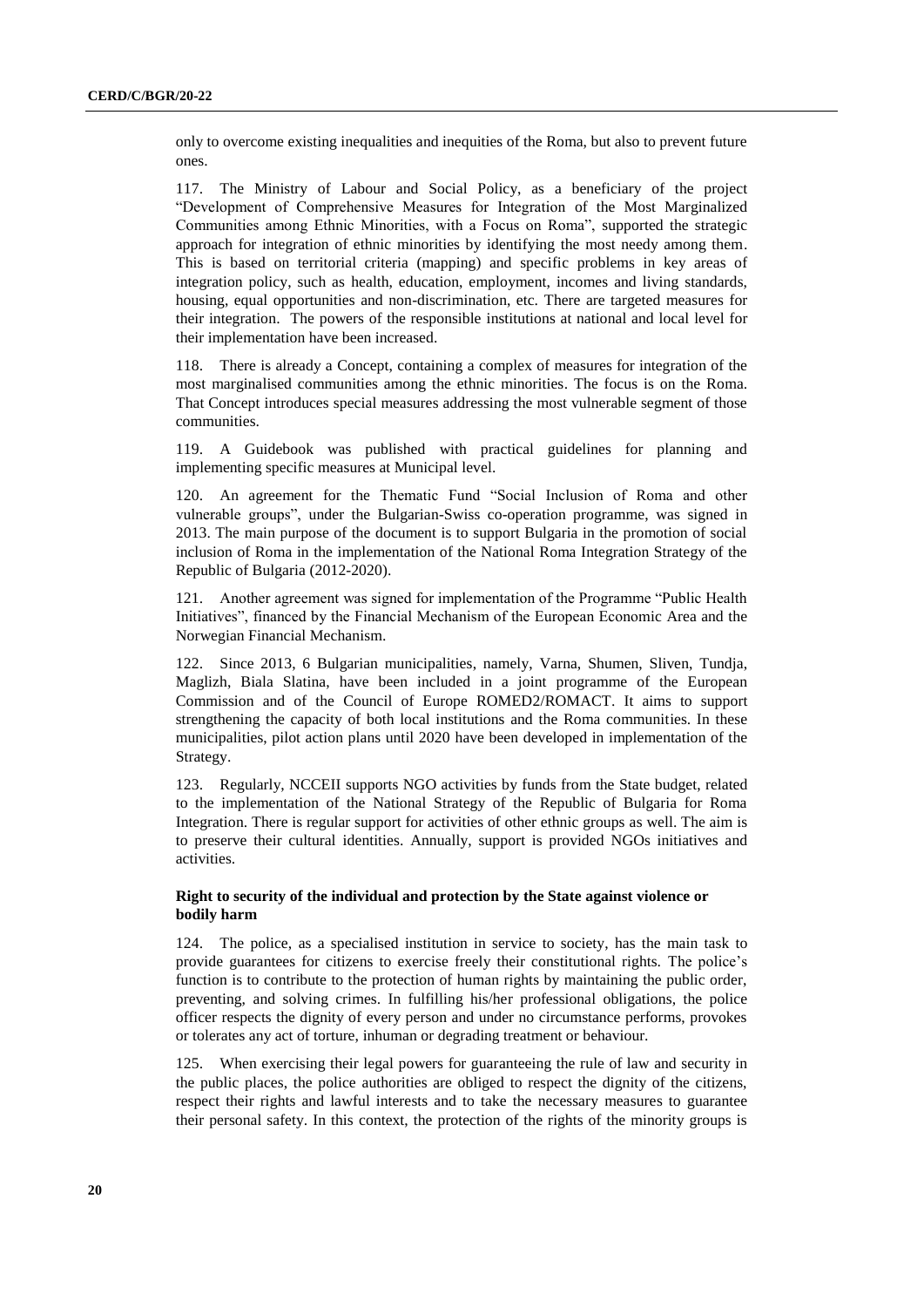one of the main tasks of the police. This protection involves also protecting representatives of the minority groups from intolerant behaviour.

#### **Measures against unlawful acts by police servicemen**

126. *Instruction* of the MoI explicitly forbids the use by the police officers of physical force, auxiliary tools or weapons against detainees, except in cases explicitly envisaged in the Ministry of Interior Act. No actions by the police authorities should include perpetration, instigation or toleration of any act of torture, inhuman or degrading treatment or punishment, or act of discrimination against detained persons.

127. Immediately upon arrest, detained persons are to be informed about the detention grounds and the respective responsibility provided by the law as well as about their rights to adequate medical assistance, to legal counsel - either as a free choice or under the Legal Aid Act, to appeal before the Court their arrest, to request the notification of another party of the arrest; the right to visitors or receipt of parcels and food; request for notification of the relevant consular authorities, if the person is an alien; request for provision of a translator or interpreter, etc. The same procedure applies to officers of the military which is regulated by special guidelines.

128. Necessary practical measures are also being taken by the MoI in order to address the root causes of violations of the law by the Police, in particular police brutality, and prevent their recurrence in the future. For instance, a special registration system for complaints of alleged ill treatment by police officers has been introduced and is closely monitored.

129. With reference to allegations of excessive use of force by the police, the Prosecutor's Office has analyzed in detail the relevant judgments of the European Court of Human Rights in cases against Bulgaria. Within its competences, the Prosecutor's Office has taken measures for elimination of the violations, such as shortening the time limits for examination of cases in the pre-trial phase, strengthening the administrative capacity of the Prosecutor's Office to counter cases constituting police brutality, reporting by the administrative heads of the cases of detained persons, outlining measures for their prompt and expeditious completion, training magistrates in the European Convention on Human Rights etc.

130. Special emphasis is given to the strengthening of the capacity of the Prosecution Office in exercising supervision over the activities of the police authorities in order to prevent excessive use of force by the police, as well as the enhanced supervision of cases concerning police brutality.

131. There is an Inspectorate Department under the Supreme Cassation Prosecutor's Office; similar control bodies (inspectorates) also operate with appellate prosecutors' offices around the country. These perform inspections in relation to incoming violation reports or established omissions or irregularities. The results of monitoring, as well as of disciplinary inspections of the performance of duties of service, are summarized and analysed, and the relevant proposals are submitted to the Prosecutor General for adoption of disciplinary and other punitive measures.

132. Data from the Prosecutor's Office on investigations on cases of alleged police violence, pre-trial proceedings, convicted and acquitted persons for the 2008-2014 period can be accessed in Annex 3.

133. Victims can seek compensations through the Assistance and Compensation to Crime Victims Act and the National Council for assistance and compensation to victims of crime. They are entitled to free legal aid and compensation after the criminal and civil proceedings.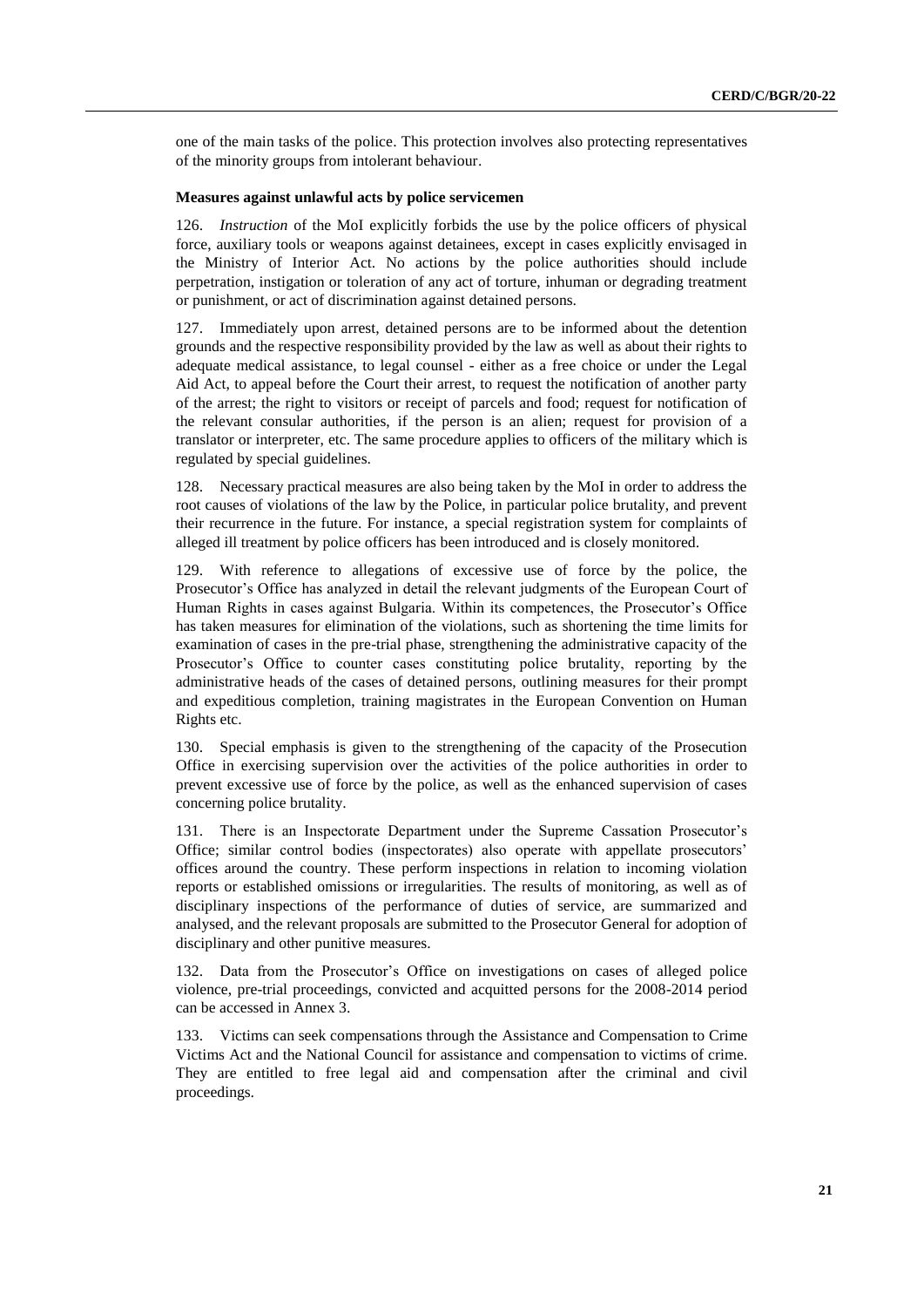## **B. Article 4**

#### **Amendments of national legislation regarding discrimination grounds**

134. The National Security Strategy of the Republic of Bulgaria, adopted by the National Assembly on  $25$  February  $2011<sup>8</sup>$  places the citizen in the centre of the national security policy. Issues related to the economic development of the country are brought up to a foreground position together with the issues traditionally considered as belonging to the social domain. These cover activities with direct impact over the integration of citizens belonging to vulnerable and marginalized groups. In paragraph 123, the National Security Strategy explicitly points out that "the State, in collaboration with the citizens and their organizations, plans, organizes and carries out activities to repress the usage of hate speech and to counteract on all acts of xenophobia, ethnic, religious or other types of intolerance".

- 135. The following major amendments to the PC were made:
	- Enhanced sanctions were introduced and the scope of the provisions in section "Crimes Against National and Racial Equality", Article 162, paragraphs 1 and 2 was extended. In particular, under Article 162, paragraph 1, a person who through speech, press or other media, through electronic information systems or in another manner propagates or incites discrimination, violence or hatred directed on the basis of race, national or ethnic origin shall be punished by deprivation of liberty from one to four years and a fine, and by public censure.
	- All acts of violence or incitement to such acts against persons or groups of persons because of their race, descent or national or ethnic origin is qualified as an offence punishable by law. The provisions of paragraphs 3 and 4 of Article 162 establish as a criminal offences the formation, leadership and membership in an organization or group aimed at commission of public incitement to discrimination, violence or hatred on the basis of race, national or ethnic origin, and violence on the basis of race, national or ethnic origin, religion or political belief.
	- Article 163, provides that a person who takes part in a crowd rallied to attack groups of the population, individual citizens or their property in connection with their national, ethnic or racial affiliation, shall be punished.
	- Article 164, paragraph 1 was supplemented in order to completely implement the standards of the Council Framework Decision 2008/913/JHA by criminalizing the incitement to discrimination and violence on religious grounds as well. The provision provides that a person who propagates or incites to discrimination, violence or hatred on religious grounds through speech, press or other media, through electronic information systems or in another manner shall be punished by deprivation of liberty of up to four years or by probation, and a fine from BGN five thousand to ten thousand.
	- A new Article 419a was introduced whereby the acts of condoning, denying or grossly trivialising crimes against peace and humanity, when the conduct is carried out in a manner likely to incite violence or hatred against a person or group of persons defined on the basis of race, colour, descent, religion, or national or ethnic origin, were qualified as criminal offence.
	- Racial and xenophobic motivation, were introduced as qualifying circumstances in the elements of crime in the commission of homicide (Art.116, para.1 (11) and

<sup>&</sup>lt;sup>8</sup> Promulgated in State Gazette No. 19 of 8 March 2011.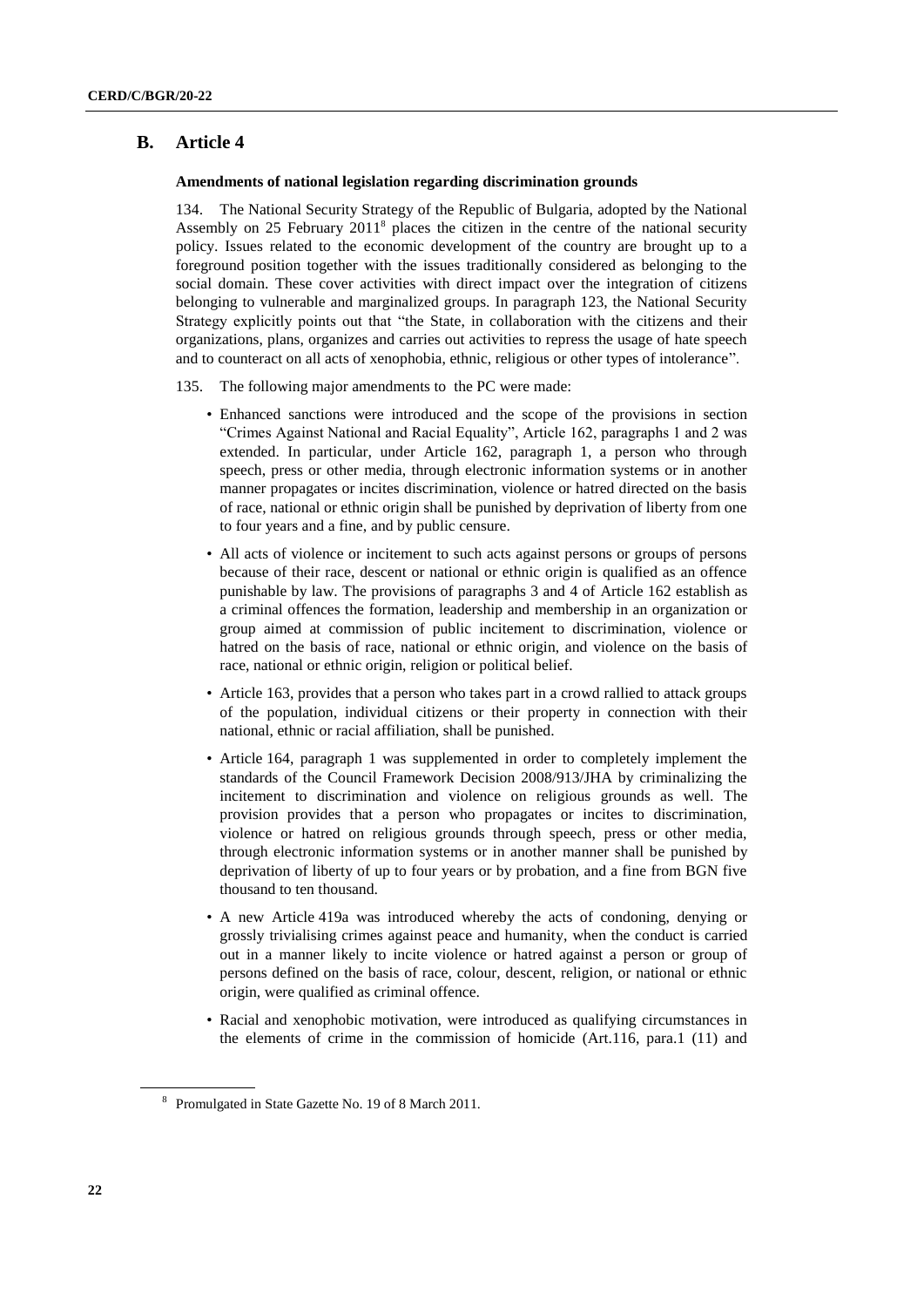bodily injury (Art.13 1, para.1 (12)): thus more severe sanctions were provided for these offences when committed because of racial and xenophobic motivation.

• The PC declares as illegal and prohibits organizations, as well as organized and all other propaganda activities, which promote and incite racial discrimination, and recognizes participation in such organizations or activities as an offence punishable by law.

136. In April 2010, a new Paragraph (3) was added to Article 55 of the CPC expressly granting a new right to the accused: "A defendant who does not speak Bulgarian, shall have the right to interpretation and translation in criminal proceedings in a language he/she understands. The defendant shall be provided with a written translation of the decree for bringing the accusations, of the court rulings for a constraint measure, of the act of indictment, of the judgment delivered, of the decision of the Court of Appeal and of the decision of the cassation instance. A defendant shall be entitled to refuse written translation pursuant to this Code where he/she has a defence counsel and his/her procedural rights are not being violated."

137. CPC was amended providing additional right to make requests, notes and objections was provided for the victims of crime.

138. Thus at present Art.75, para.1 of CPC stipulates that "in the pre-trial proceedings the victim shall have the following rights: be informed of his/her rights within the criminal proceedings; obtain protection with regard to his/her personal safety and the safety of its relatives; be informed of the progress of the criminal proceedings; take part in the proceedings in accordance with the provisions of this Code; make requests, notes and objections; file appeals with regard to the acts resulting in the termination or suspension of criminal proceedings; have a counsel".

139. By the above amendments it was explicitly provided that "the authority which initiates the pre-trial proceedings shall immediately inform the victim thereof, if the latter has specified an address for service in Bulgaria" (new paragraph 2 of Art.75 CPC). In addition, the amendments provided that, the victim's rights shall arise upon his/her explicit request to participate in the pre-trial proceedings, indicating an address for summoning in the country.

140. In compliance with the international standards, the Bulgarian law has explicitly stipulated that the extradition must be refused if the persons concerned (including noncitizens) are at risk of being subject to human rights abuses, including torture and cruel, inhuman or degrading treatment or punishment in the requesting country. Under Art.7 of the Extradition and European Arrest Warrant Act, extradition is refused where it is for the purpose of prosecuting or punishing a person because of his or her race, religion, nationality, ethnicity, sex, civil status or political opinion or it is determined that there is a risk that the person's position may be prejudiced for any of these reasons (para.4), as well as where the person will be subjected in the requesting State to violence, torture or to a cruel, inhuman or degrading punishment, or his/her rights in relation to the criminal proceedings and the enforcement of his/her sentence are not guaranteed in accordance with the requirements of international law (para. 5).

141. Article 6, paragraph 2 of PaDA stipulates that in the course of elaboration of drafts of normative acts, as well as of their implementation, the State and public bodies and the bodies of local self-government shall take into account the goal of preventing any direct or indirect discrimination on the grounds under Article 4(1). Legal definitions of 'harassment" and "racial segregation" were introduced.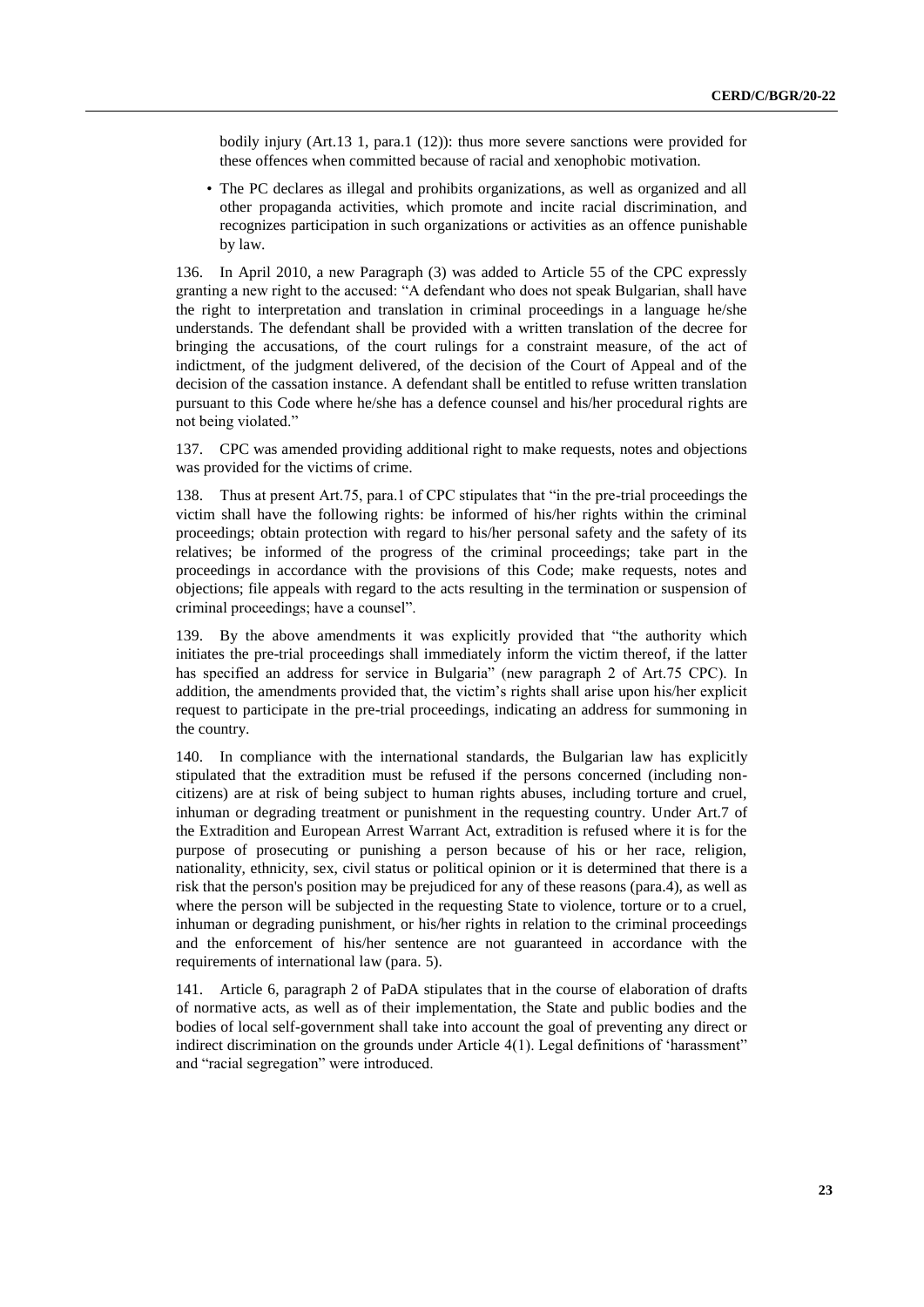## **C. Article 5**

#### **Access to public service**

Social services are part of the social assistance system in Bulgaria, which has a clear and explicit anti-discrimination view in the Social Assistance Act (SSA). According to Art. 3 of the Act in implementation of social assistance and provision of social services shall be excluded any direct or indirect discrimination on the basis of sex, race, skin colour, ethnic identity, citizenship, political or other convictions, religion or faith, disability, age, sexual orientation, marital status or origin, membership of trade union and other public organizations and movements. In addition clear, precise and universal rules based on objective criteria and requirements that ensure prevention of any discrimination are set to all potential beneficiaries.

143. Social services are developed based on the developed regional and municipal strategies and plans, which is a reflection of direct responsibility and commitment to the territorial government and local authorities regarding the effective management of services and interest in accordance with the real needs of people. The national legislation stipulates that the social services are performed in specialized institutions and in the community.

144. Community based social services are services provided in a family environment or in a similar to family environment. Such are personal and social assistant, domestic assistant, day care centre, centre for social rehabilitation and integration, centre for familytype placement, temporary accommodation centre, crisis centre, transitional housing, sheltered home, supervised housing and other shelter. The main objective of this type of social services is to provide quality care in an environment as close to the family, for a small number of users, for whom at the current time is not possible to be raised in a family.

145. Specialized institutions are boarding type homes in which people are separated from their home environment. Social services in specialized institutions are provided after exhausting the possibilities for services in the community.

146. It should be noted that the system of social services in Bulgaria is open and allows expansion and improvement of the types of provided services, so to be able to give the best respond to the specific community needs. Bulgaria's social services system has significantly expanded during recent years thanks to the reforms aimed at improving the planning, deinstitutionalization and provision of social services provided in the community and within the family. With a view to improving the planning, management, financing, quality and efficiency of social services a special Social Services Act is under preparation.

147. The development of SSA is one of the measures set out in the Government Programme 2014-2018. Its main objective is to improve the regulatory framework in the field of social services with a view to improvement planning, management, financing, quality and effectiveness of the social services, as well as of the conditions for their delivery by private providers. A working group for the development of the draft act was established whose main task is to prepare the necessary proposals for amendments.

148. Key objective of the future changes in the SSA will be the support for development of social services in the community which have a preventive character regarding the risk of placement in institutions, increasing the capacity of the employed in the field of social services and development of integrated cross-sectoral services. In this regard, continuing the reform in the field of long term care for elderly people and people with disabilities, in compliance with the National Strategy for Long-Term Care adopted in 2014 is an important focus of the policy in the area of social services.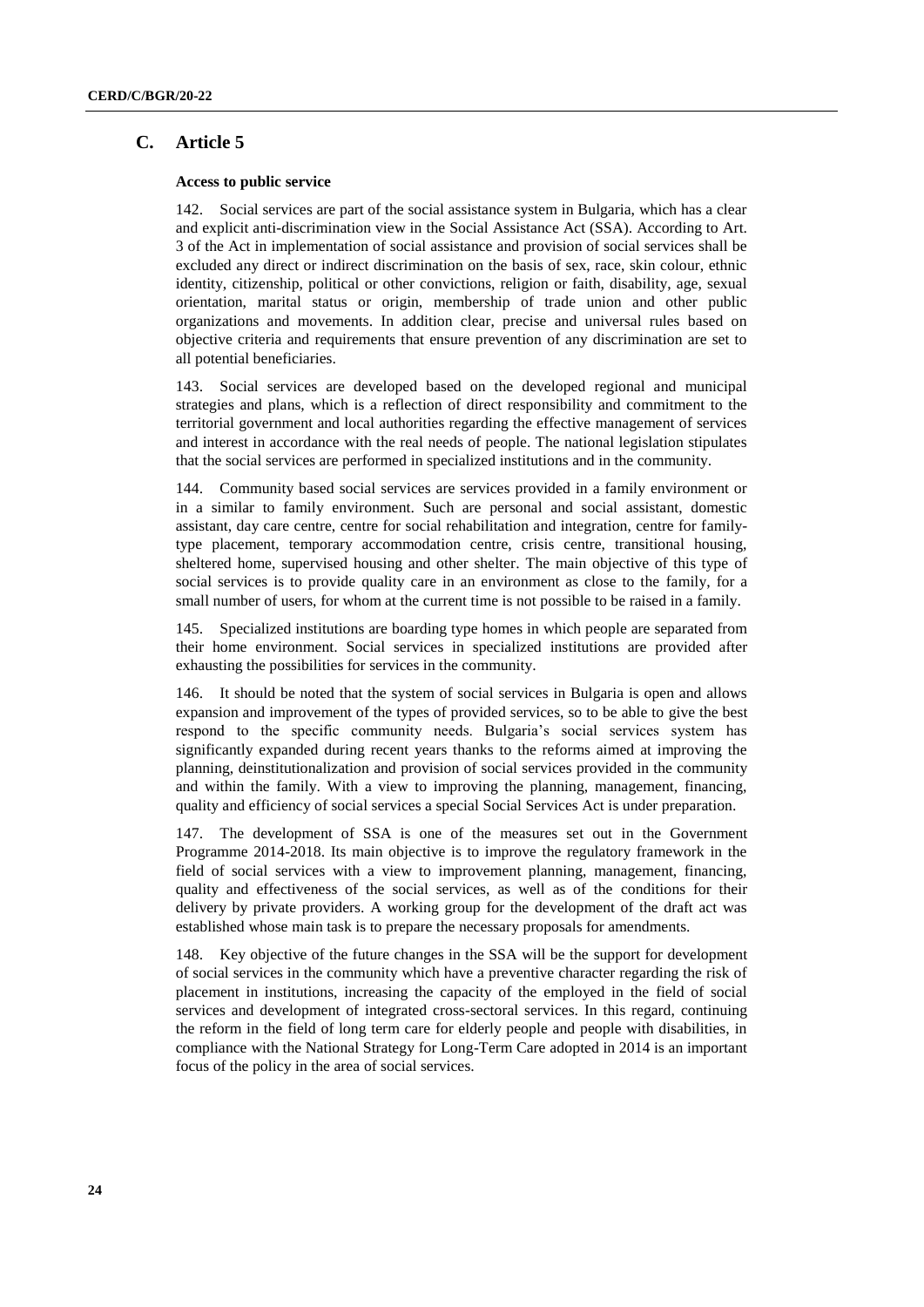#### **Labour market policies for ethnic minorities**

149. In 2008, the Employment Agency, through its Labour Office Departments (LOD), started implementation of the program "Activation of inactive persons. The prerequisites for implementation of the program are the large number of inactive persons in the labour market, according to the Labour Force Survey of the National Statistics Institute. The main objective is to activate and to include in the labour market of inactive and discouraged persons by motivating them to register as jobseeker, and to use the mediation services provided by LOD for employment or enrolment in training.

150. Most of the persons included in the program are members of the Roma community who have no or have low education and skills. The activities of the mediators are to provide intermediary services in LOD and to work among the Roma community. Specific activity of mediators in the community consists in organizing and conducting information campaigns "Come and register in LOD", conducting individual and group meetings with inactive persons on the spot as well as meetings with representatives of NGOs, social partners and employers. At the present 57 mediators are working in 52 LOD.

151. As a result of the implementation of the program at the end of 2014, in the labour offices are registered 10,923 inactive and discouraged people. Of them, 5 423 are women, 2 104 – young people under 29 years of age and 5883 – persons with less than primary education.

152. Local Labour Offices in Bulgaria hold annual meetings with Roma leaders and organizations to support the labour market integration of the persons from the community. Special attention has been paid to the unemployment among the Roma young people – in the framework of the national plan for execution of the European Youth Guaranty different incentive measures, motivational trainings; internships, etc. have been included.

153. The Employment Agency develops and implements annual plans for assisting the integration of Roma people according to the aims and tasks of the National Roma Integration Strategy.

| Year | Unemployed Roma, covered<br>by employment services | Jobs provided | Unemployed Roma,<br>included in activities on<br>raising employability and<br>skills |
|------|----------------------------------------------------|---------------|--------------------------------------------------------------------------------------|
| 2009 | 25 016                                             | 17682         | 7 3 3 4                                                                              |
| 2010 | 17958                                              | 12 159        | 5 7 6 7                                                                              |
| 2011 | 16914                                              | 10889         | 6 0 25                                                                               |
| 2012 | 21 663                                             | 11478         | 10 0 59                                                                              |
| 2013 | 24 065                                             | 14 670        | 9928                                                                                 |
| 2014 | 28 0 59                                            | 13 108        | 14 9 37                                                                              |

154. Since the middle of 2011, a programme "Take Your Life in Your Own Hands" has been implemented, directed to the non-active unemployed persons from the most vulnerable groups of the population. The most important activities fulfilled being: professional training and education for acquisition of key competencies; submitting mediator services to ensure possibilities for internship with an employer; those who have completed successfully their education are included in an internship programme, etc. At the end of 2013 a total of 3341 persons were included in education courses. 3 018 completed their studies successfully, from them 1 123 acquired a job. The number of those who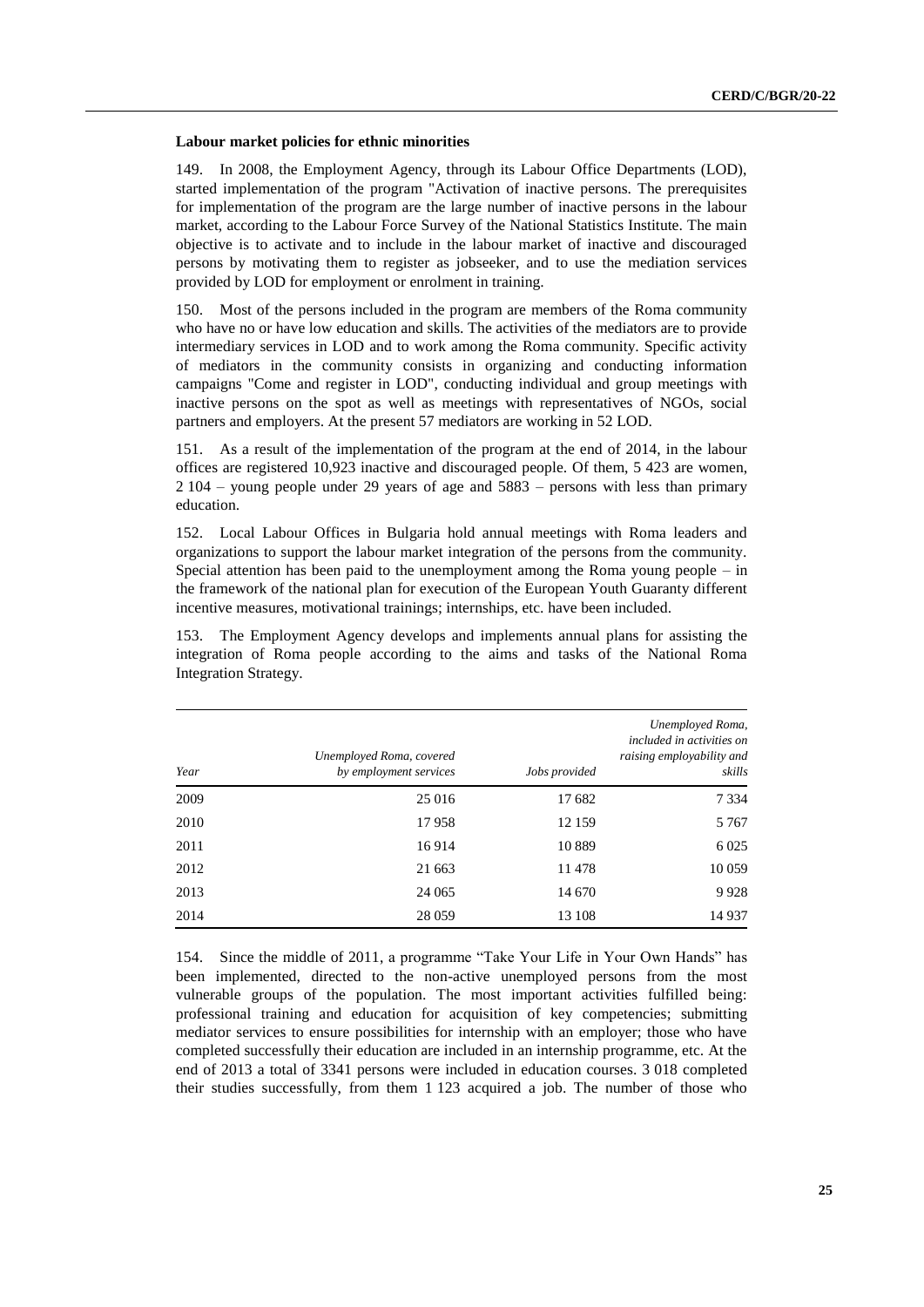completed professional training successfully is 1 111. The quota of women is predominant and they comprise 70% of the persons included in the programme.

## **Health**

155. The Bulgarian Government's policy has been aimed at creating better conditions and ensuring equal access of all citizens to health services, regardless of their gender, age, ethnic origin or social background. Particular attention has been paid to the improvement of health care for disadvantaged groups. The Republic of Bulgaria has applied a health strategy for disadvantaged persons as part of the National Health Strategy. The Ministry of Health, Regional Health Inspectorates, General Practitioners, mediators and NGOs have been involved in the implementation of the health strategy. Some of the activities under the strategy have been carried out with the help of 23 mobile units. The medical examinations conducted have been preceded or accompanied by on the spot talks on topics related to contraception, sexually transmitted infections, breast cancer, healthy nutrition, immunisation, patients' rights, opportunities for social support, and the role of health mediators.

156. Three projects related to improving the health of disadvantaged persons belonging to ethnic minorities have been implemented within the PHARE Programme. The project "Survey of the Minorities' Health Profile" assesses the health status of Roma and their access to health care in 15 bigger cities of Bulgaria. The results of this study have been serving as a basis for developing the Health Strategy for disadvantaged individuals belonging to ethnic minorities.

157. The competent authorities continued their activities on development and approval of a Program and detailed Action Plan for screening and early diagnostics of tuberculosis, cardiovascular, cancer and hereditary diseases. They are targeted at disadvantaged minorities. They are also involved in the implementation of existing national prevention programs and mechanisms for comprehensive health promotion and preventive health campaigns at local level.

158. Health and labour mediators, mainly representatives of the Roma community, are working at municipalities and Labour Offices. Mediators are the bridge between the public sector and the Roma community. The profession of health mediator is institutionalized in Bulgarian legislation, and the state budget provides their salaries for delegated activities.

159. The Ministry of Health (MH) and its 28 regional structures, in cooperation with more than 50 NGOs, has been implementing a National Program for Prevention of **HIV and STIs** (2008–2015 г.) and a Program "Prevention and Control of HIV/AIDS", financed by the Global Fund to Fight AIDS, Tuberculosis and Malaria (GF). With the MH funding, modern diagnostic kits have been supplied for testing HIV, virus hepatitis B and C, syphilis and other sexually transmitted infections. Those services involving the youth are provided, free of charge and anonymous, for HIV and STI testing and consultation. A network of 19 easily accessible Voluntary Counselling and Testing Centres is available in 15 cities in order to provide medical consultations for HIV and STI. The scope of such services has been expanded involving 17 additional mobile medical consulting rooms. A network of 18 youth NGOs with more than 1 000 trainers has been set up, on the principle of "peer-topeer training", for the provision of free services.

160. The National HIV / AIDS and Tuberculosis Programmes are an important element of long-term policy of the MH in ensuring equal access to prevention, diagnostics and treatment for all in need, regardless of health insurance and social security status.

161. A major achievement of the national programs for prevention and control of HIV, STIs and tuberculosis is the capacity building of the community itself. It allows the latter to provide services and also to participate actively in policies at national level by nominating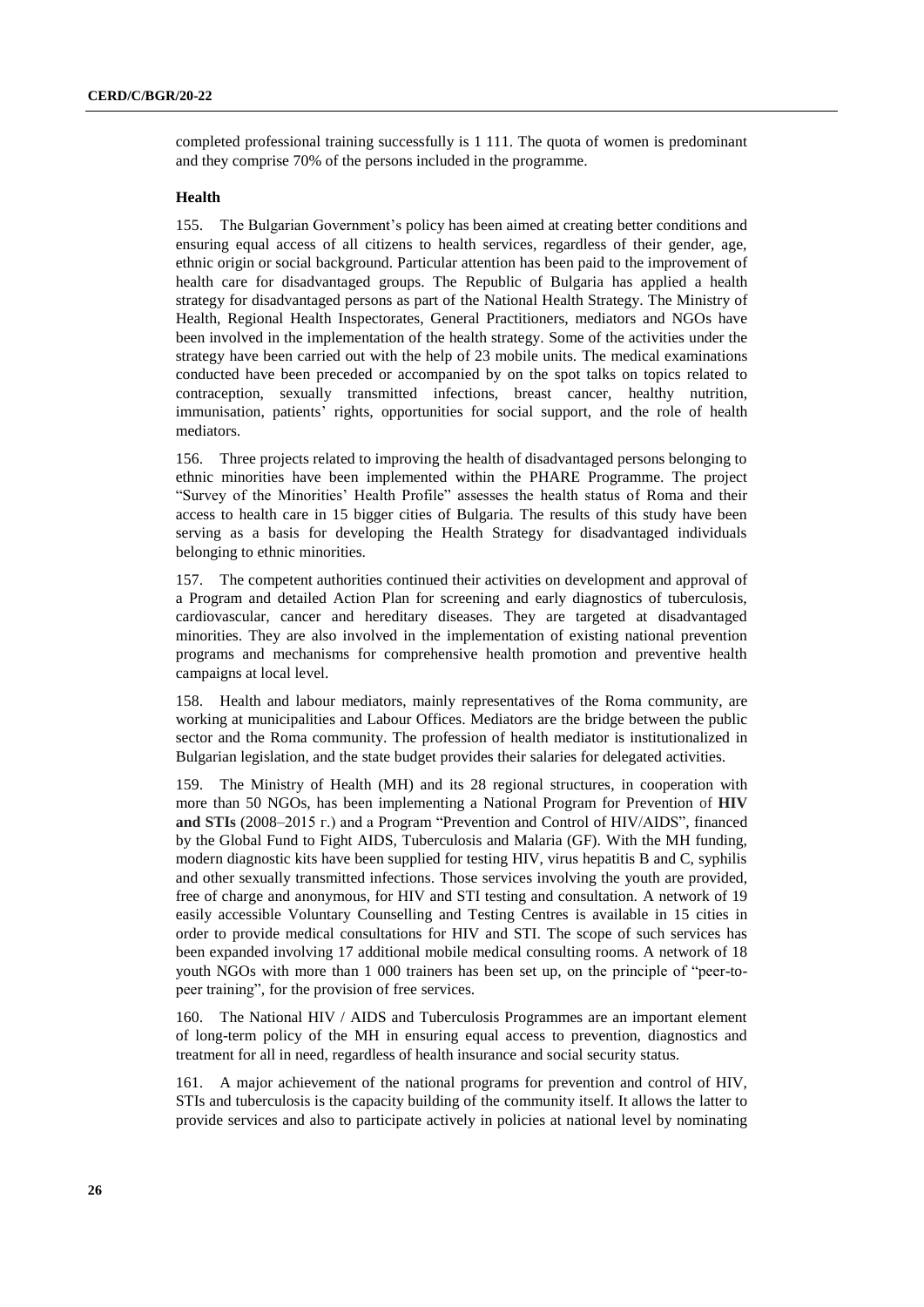their representative on the National Coordination Committee to fight AIDS and Tuberculosis.

162. Concerning the improved access of Roma to medical services, preventive medical checks are carried out on the spot in settlements and quarters where Bulgarian citizens of Roma origin and without health insurance live. This is provided by means of the 23 mobile medical units under three consecutive projects under PHARE Programme. They are as follows: 5 units for general preventive medical checks, 2 radiological units, 2 mammography units, 3 units for ultrasonography checks, 3 units for laboratory tests, 4 units for paediatric checks, and 4 units for gynaecological checks. In 2011 and 2012, the mobile medical care practices were used to carry out a total of 23 190 examinations and analyses. In 2013, there were 11 444 examinations and analyses. Furthermore, 905 children aged 0- 18 with incomplete immunisation status were immunised, in accordance with the National Immunisation Calendar. All children and persons with established diseases during the checks and tests were referred for treatment to relevant specialists.

### **Education**

163. The National Strategy for Roma integration places **education** first among the priority areas of the integration policy. The state provides equal access to education for all children up to the age of 16. In order to ensure access of all children in pre-school education policies, measures and actions of the strategic documents on education are implemented. Emphasis is placed on the importance of pre-school education, especially in the period of compulsory school preparation. The aim is to form a positive attitude to learning and create motivation to learn. The focus in this respect has also been placed on children living in an environment where education is perceived as a value. Specific policies and measures are being implemented, in order to prevent dropping out and early school leaving. They are aimed at education and care in early childhood, as well as at overcoming separation of children and students by ethnicity.

164. The existing regulation in the pre-school education and school education establishes conditions for all children and students, regardless of their ethnicity to have equal access to education. The programmes for early childhood development and pre-school education have been expanded with the purpose of becoming more accessible to more children.

165. In addition to the information provided in previous reports, attention should be drawn to Regulation No 6 (2002) of the Minister of Education and Science (MES). It explicitly forbids the enrolment of students with normal intellectual capabilities in establishments for children with disabilities. Moreover, in 2007 – 2009, the CPD with the NGO Project "Human Rights" carried out 22 verification check-ups. It issued a decision concerning the established discriminatory practices in the activities of some enrolment commissions in the field of education. Directions were enforced specifically concerning the MES and the State Agency on Child Protection to strengthen prevention and undertake special measures to eradicate the negative consequences of the above-mentioned practices.

166. Under the national legislation, children and students with special educational needs are to be integrated in mainstream education. This is a long-term activity coordinated by the MES and aiming to change the philosophy behind specialized schools. Children with special educational needs are educated in public schools and receive extra support, whereas specialized schools are for children with severe mental illnesses and multiple disabilities.

167. In order to create conditions for equality and adaptation of children and students of Roma origin in the educational environment, the following measures have been taken:

• Carrying out a joint control together with non-profit legal entities on the enrolment of children without impairments in special schools.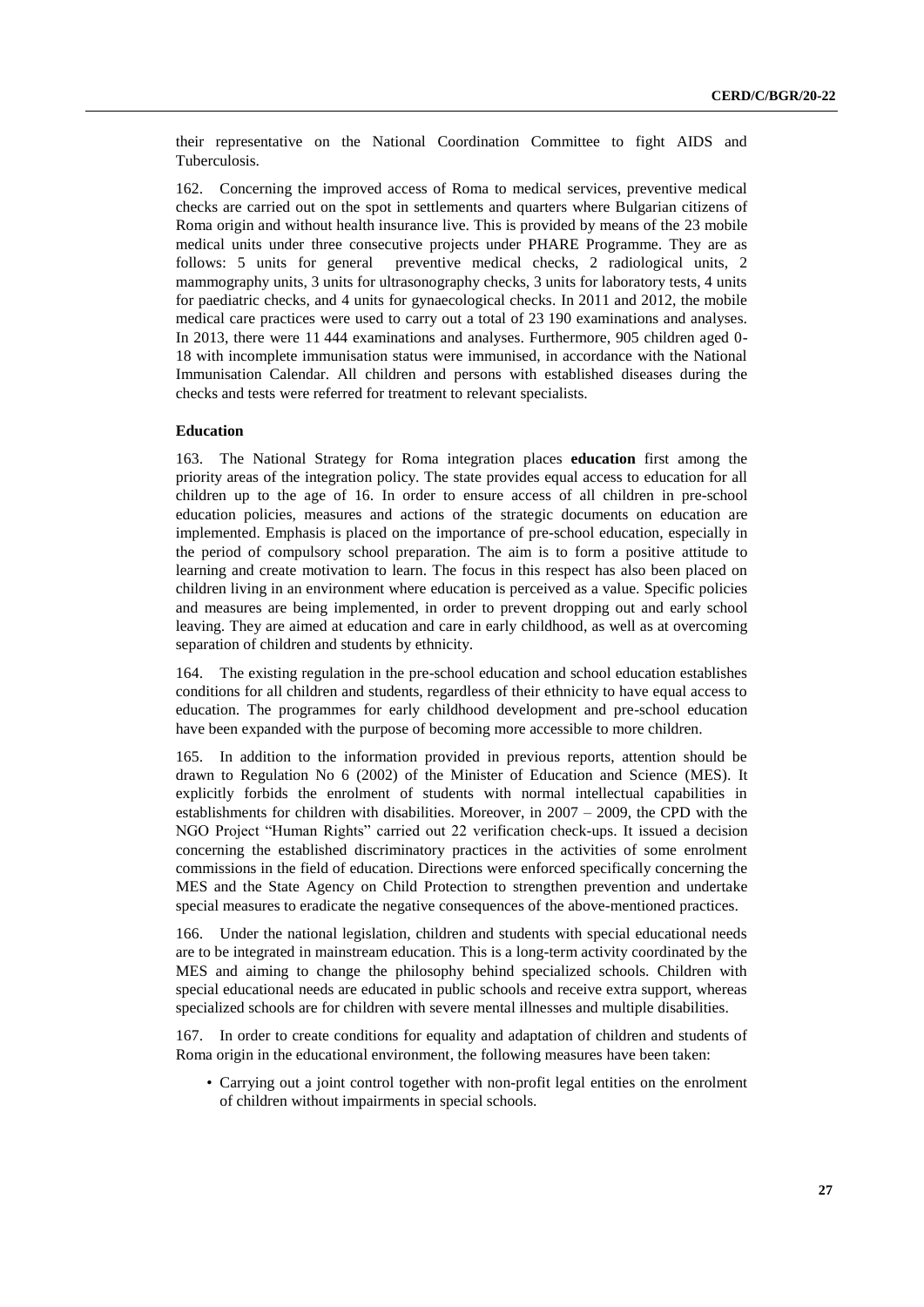- Controlling enrolment in kindergartens and schools in order to prevent separation by ethnic origin in groups and classes.
- Specialized activities of school psychologists and pedagogical advisors to facilitate mutual adaptation of Roma and other children and students in new educational environments.
- Activities in kindergartens and schools aimed at building positive attitudes towards better educational integration of Roma children.
- Conducting seminars and other forms of training for parents to overcome negative stereotypes and build tolerant interrelations.

168. The Centre for Educational Integration of Children and Students from Ethnic Minorities funded 28 different projects encouraging the integration of children and students from the Roma community. The main beneficiaries have been municipalities, educational establishments and NGOs from small settlements, including of Roma. The Centre develops, finances<sup>9</sup> and supports projects, focusing on equal access to quality education for children and pupils from ethnic minority groups. Since 2011, under the programme "Educational Integration of Children and Pupils from Ethnic Minorities", 118 projects have been adopted with the aim to cover 6700 children and pupils and 1600 parents by the end of 2013.

169. In recent years, more than 4 000 Roma children of compulsory school age have been removed from schools in separate all-Roma neighbourhoods and have been successfully integrated into mainstream schools and classes outside such areas. The process of integration of Roma pupils into mainstream schools and classes is supported by special assistant teachers. Over 4 500 teachers have passed short training courses and have acquired the skills to work in a culturally diverse educational environment. The PaDA stipulates that the prevention of all forms of discrimination is an obligation for each and every teacher.

170. The State Agency for Child Protection has developed a model for local level interaction. It concerns primarily children not covered by the educational system, including those of Roma origin, with the objective of returning them to school. The model is submitted to the MES for implementation together with local authorities. Students have participated in measures focused on the prevention of school dropouts within projects implemented under the scheme "Educational integration on children and students from the ethnic minorities" under the Operative program "Development of Human Resources" (OP DHR).

171. The aim of the activities under the scheme "Reintegration of dropout students in the educational system" under the OP DHR is the reintegration of already dropped out students and the prevention of dropping out again in the future. In 2014, under this scheme, 21 383 dropped out students were integrated in the educational system.

172. The national programme "School without Absences" was introduced in 2012. Its purpose is to reduce the number of absences by recording them correctly in the school documentation, to take genuine and effective measures for motivating the students to attend regularly school classes and to attract the parents as partners in relation to school life. The national programme supports the schools, which implement their own strategies for reducing the number of absences and for overcoming the early dropping out of school.

<sup>9</sup> During the 2012/2013 school year the Center has supported 23 projects for educational integration of pupils from ethnic minority groups.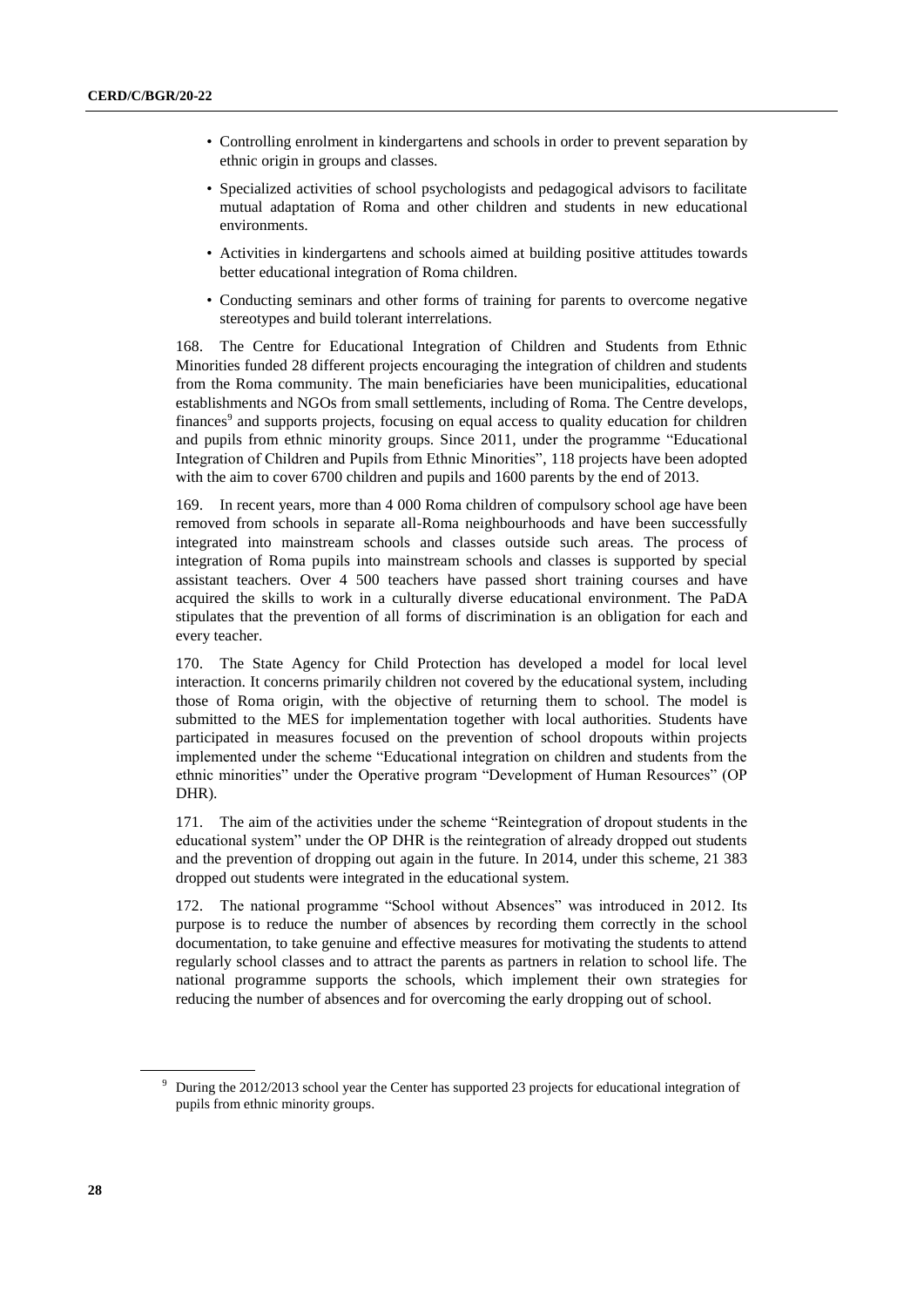173. A project has been developed, aimed at creating a Strategy for Prevention and Reduction of the Number of Students Who Drop out or Leave the Education System Early. It envisages policies and key measures to prevent premature dropping out of school. It also provides for the creation of a Coordination Mechanism for improving the control over all sectoral policies. This is specifically related to the provision of coverage and keeping children and students in school until the end of their education.

174. Concrete activities have been launched with the aim of combating illiteracy and educating persons from minority groups, who are more than 16 years of age and uneducated. "Literacy Training for Adults" Programme is directed to uneducated persons with low level of schooling, who have turned 16 and have no status of students. The goal is, by means of education and acquisition of key competencies, to facilitate the future access of these persons to comprehensive and professional education and their more competitive participation in the labour market, respectively.

#### **Housing**

175. For the realization of priority "Housing conditions", under the National Strategy for Roma Integration, a support scheme was made for provision of modern social housing for vulnerable, minority and socially disadvantaged communities and other vulnerable groups. There are also contracts with three municipalities, the aim of which is to accommodate representatives of disadvantaged groups, including Roma.

176. In the period 2012-2014, projects for construction/reconstruction of social, educational and cultural infrastructure were implemented. A total of 606 buildings were reconstructed, 1 009 551 people benefited. 71 507 of them were Roma.

177. An important aspect in aiding marginalized groups is the scheme "Support for provision of modern social housing to accommodate vulnerable, minority and socially weak groups of the population and other groups in disadvantaged position". The main objective of the scheme is to contribute to the social integration by means of raising living standards, and generally improving the quality of housing for people in disadvantaged and vulnerable urban communities in four municipalities. As a result, 83 buildings were reconstructed and 180 homes were constructed. A total of 905 representatives of vulnerable groups benefited, including Roma.

178. Another scheme, "Integra", aims to contribute to improving quality of life and longterm integration of most marginalized communities through an integrated approach. Eligible activities under the scheme are divided into the following priorities: "Access to employment", "Access to education", "Social Inclusion", and "Measures for permanent desegregation".

179. There is also a pilot model for integrated interventions. It includes support to marginalized groups of the society, including investments for social housing and measures to ensure better access to the labour market, social and health services. This model has been reported as a good example of coordination and complementarities between the two programmes, namely, Regional Development and Integra. It is to be upgraded during the period 2014-2020 with special attention for the provision of modern social housing for vulnerable, minority and socially disadvantaged groups.

### **Culture**

180. In conformity with article 5, letter "e", item 6 of the Convention, the Ministry of Culture (MC) has been carrying out its overall policy, while observing the principles of democracy, freedom of artistic work, equality of artists and cultural organisations.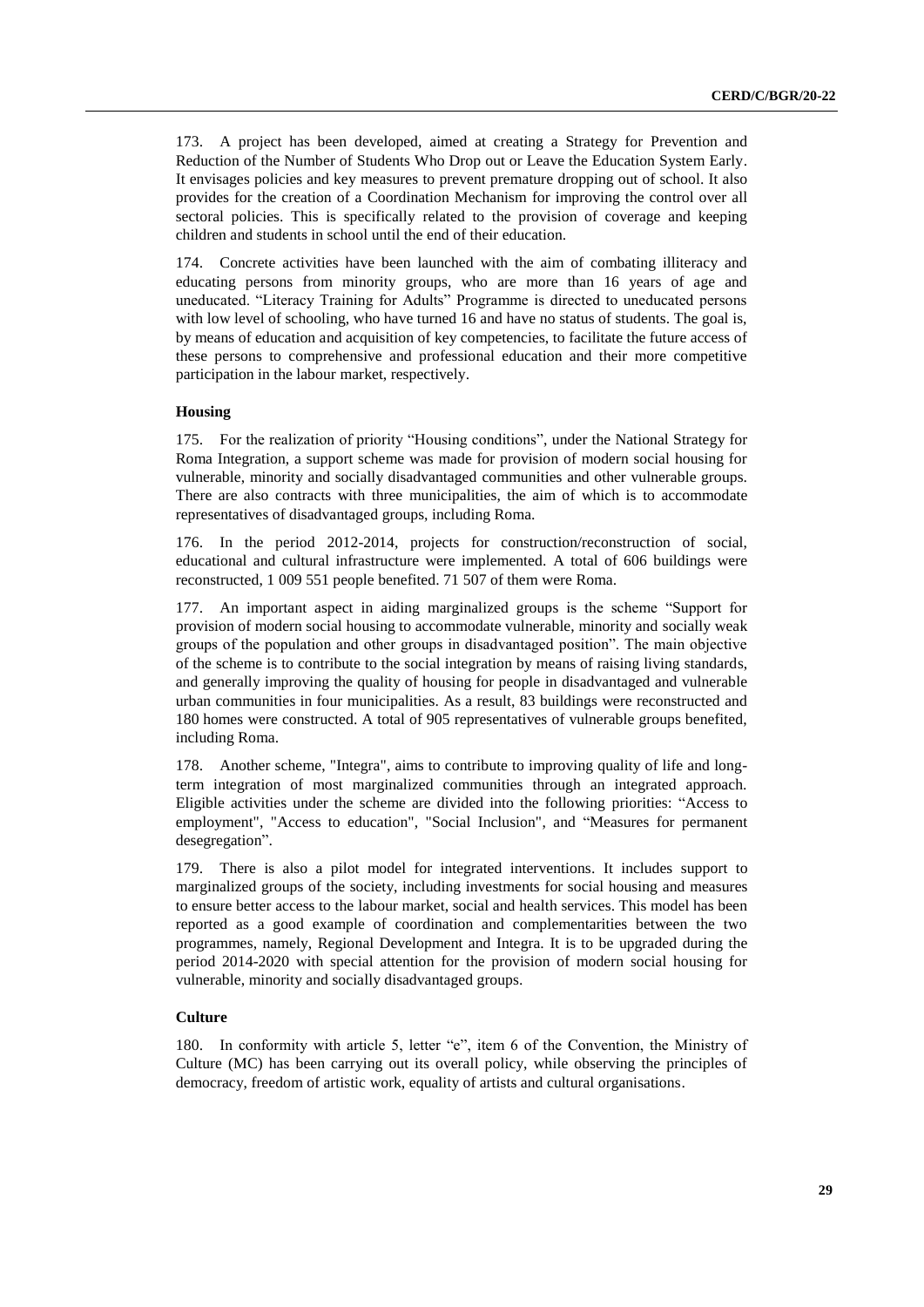181. The Bulgarian authorities have supported 3 575 community centres to preserve cultural identity, through a state subsidy under the National Community Centres Act. About 1 000 of them have attracted representatives of minority groups within their structure. People from minority groups also participate in their events. The State has additionally financed theatre activities of different ethnic groups. The museums and public libraries also work actively for preserving the cultural identity.

182. Community cultural clubs maintained by the **Armenian, Jewish, Roma, and Turkish** communities receive State subsidies. Financial assistance was provided for various cultural events, educational projects, and extra-curricular education programmes. The temples of the Armenian Apostolical Church in Plovdiv, Varna, Ruse and Silistra have the status of cultural heritage and are financially supported by local authorities. Armenian is studied as mother tongue in Sofia, Plovdiv, and Burgas. There are two municipal schools in Sofia and one in Plovdiv for pupils of Armenian origin studying Armenian.

183. The activity of the MC aims at both protection of the rights of the artists and the consumers of culture and creation of conditions for their equal participation in cultural life. The main priority in cultural policy is the protection of cultural diversity. Minority cultures are recognized as an integral part of national culture.

184. The improvement of legislation in the field of culture continues with the new Cultural Heritage Act and a Performing Arts Act.

185. In 2009, a directorate was established within the new structure of the MC. Its functions include supporting cultural diversity under the unity of national culture. It promotes international cultural exchange as the main approach, along with national and supranational dialogue, mutual understanding, cooperation and tolerance among different cultures.

186. Publicity is part of the MC's policy to promote accessibility. It includes involving of citizens and civil organizations in the decision making for cultural processes.

187. The MC develops programs for financial support of cultural initiatives and creative projects. They all are on a competition basis and under certain rules. The programs aim at developing projects of museums and galleries, public libraries, theatres, community centres and NGOs (including representatives of the ethnic communities in Bulgaria). The contents of the programs and the work of the commissions assessing the projects conform to the principle of promotion of cultural diversity.

188. For example, the Program for Development of Amateur Art offers great opportunities for representatives of ethnic communities to develop activities for preservation of their specific culture. They can also develop the communities' creative potential in order to help some of their representatives become professional artists.

189. This program is also part of the MC's policy for support of community centres. They have established themselves as local centres for bringing people together and creating natural conditions for preservation and exchange of traditional values. In this way, people gain knowledge of each other and advance tolerance.

190. The protection of cultural diversity is manifested in the National System "Live Human Treasures" It was set up in 2008. Its aims are the protection of the bearers of intangible cultural heritage, including ethnic cultures. An integral part of the system is the Public Register of Intangible Cultural Heritage, which contains all elements of traditional culture of ethnic communities in Bulgaria.

191. The MC has a national network of cultural institutes. Their main mission is to preserve cultural heritage in its diversity. They also aim to ensure equal access to the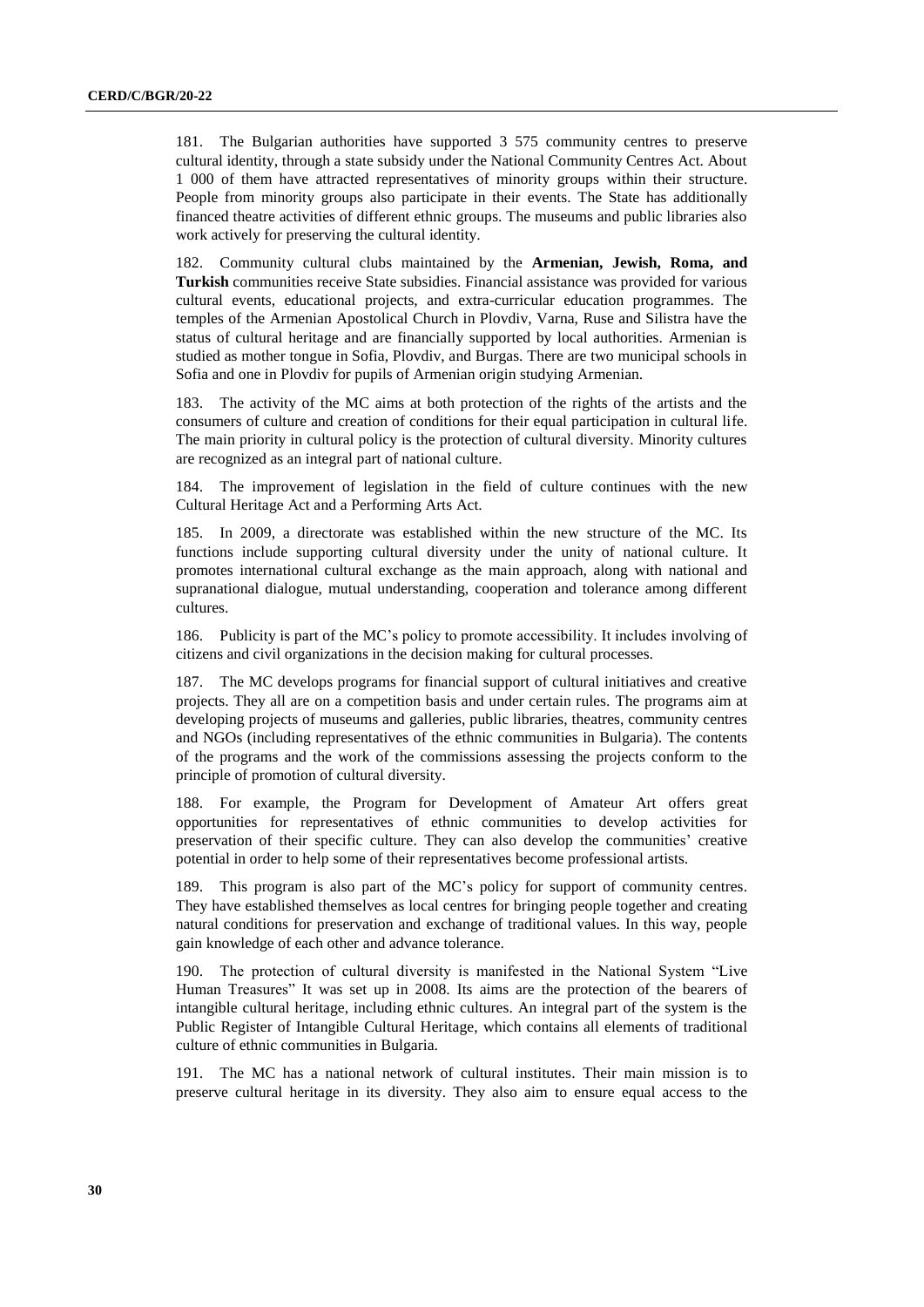achievements in the cultural field. They provide opportunities for creative expression, and counter prejudices and promote the philosophy of understanding and tolerance.

192. The Bulgarian National Television broadcasts news in Turkish language. It is the language of the largest ethnic minority group in Bulgaria. The news in Turkish started in the beginning of 2000. It follows after the 4 PM news in Bulgarian every working day. BNT also hosts the program "Brief Stories" that gives priority to Roma topics and social problems. The Bulgarian National Radio also broadcasts in Turkish language via its programme "Radio Bulgaria". The BNR Programme "Hristo Botev" has been broadcasting a program, "Familiar and Unfamiliar" for the last 15 years. The emphasis is on the cultural cooperation amongst ethnic groups, minority groups and other groups (people with disabilities, LGBT, and others).

## **D. Article 6**

#### **Protection against discrimination**

193. The statutory framework of social relations connected to discrimination can be briefly summarized as follows: **the principle of equality and non-discrimination** is regulated by the country's Constitution and the Penal Code, as well as by a number of other instruments of primary and secondary legislation.

194. The Bulgarian authorities consistently combat stereotypes and prejudices, if and when such are manifested against persons belonging to ethnic, religious, linguistic or sexual minority groups. The Bulgarian authorities closely monitor all alleged manifestations of racism and intolerance against any person on the territory of the State. When necessary, they resolutely take steps to punish such acts.

### **Refugees and individuals seeking international protection**

195. Since 2013, Bulgaria has been facing an increased pressure by mixed migration flows. The measures taken, have allowed Bulgaria to contain the emergency situation and to avoid its turning into a real crisis. The living conditions in all existing accommodation places are being constantly improved.

196. On 10 June 2015, the Bulgarian Government adopted a National Strategy on Migration, Asylum and Integration for the period 2015-2020. It is aimed at creating a comprehensive and stable legal and institutional framework for the proper governance of legal migration and for the prevention of illegal migration, for integration of and care for the persons seeking international protection, and those who have been granted asylum or refugee status in Bulgaria.

197. There is an electronic registry for immediate registration of persons with special needs, vulnerable and unaccompanied minors. Assistance has been provided to families with children. Free legal consultations and assistance has been provided to all foreigners seeking protection. A mechanism for accelerated transfer of foreigners from vulnerable groups to the State Agency for Refugees has been established. Interpreters in/to rare languages have been provided, including, in case of necessity of medical and psychological consultations.

198. Having received a refugee status, asylum-seekers acquire equal rights with those of the Bulgarian citizens in the field of employment. The State Agency for Refugees has organised the following events: vocational training after successful completion of Bulgarian language courses, necessary to obtain professional qualification degrees; information meetings for mediation services and specialized job fairs for direct marketing and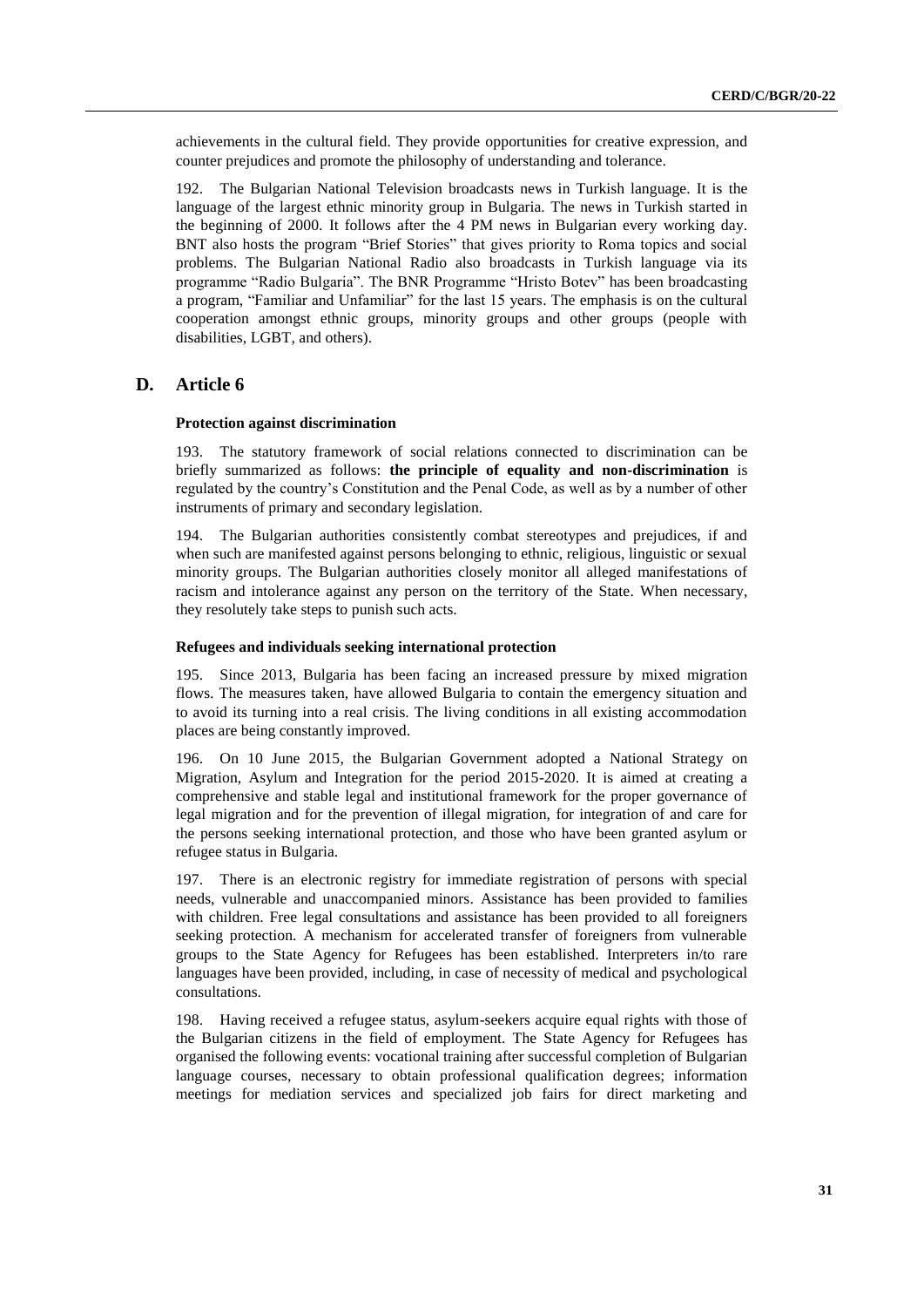negotiating jobs between employers and refugees; joint projects with NGOs, volunteers and academic communities, aimed at cultural adaptation and social orientation.

199. Foreigners who have been granted permanent residence receive medical care on an equal footing with Bulgarian citizens.

200. The Asylum and Refugees Act and the Public Education Act guarantee that children of refugees and migrant workers can attend Bulgarian schools under the same conditions as Bulgarian children. Refugees acquire knowledge in the Bulgarian language, in culture and professional training. Thus, they enjoy a social protection package. Information on the integration process is available in English, Arabic, Persian and Dari.

201. Media campaigns have been started for the creation of a favourable environment, supportive of the integration of refugees. In 2013 and 2014, joint declarations of the President and the Prime Minister of the Republic of Bulgaria were presented, aimed at identifying measures against xenophobia and racial hatred.

## **E. Article 7**

#### **Education and trainings**

202. The CPD has implemented youth projects aimed at providing information, nonformal learning and skills for youth (aged 13-23) and youth workers, educators and university tutors. The purpose is to combat discrimination, racism and intolerance. In 2009- 2011, the CPD has implemented a joint project entitled "Discrimination-Free Schools" with the Danish Institute on Human Rights. Under the project a training package was produced on human rights and tolerance, combating racism, xenophobia and discrimination.

203. The CPD has established the practice of holding Annual Legal Workshops for legal practitioners (civil and criminal profiles). The aim is to provide them with skills and knowledge in order to apply antidiscrimination legislation under ECHR and ECJ standards. In 2010, a detailed Training Module was developed. It was provided to the National Institute for Justice for specialized training of magistrates.

204. Since 2007, CPD has drafted, published and disseminated three Compendiums of case-law in application of antidiscrimination law. They represent good domestic case-law and practice which give valuable guidelines in discrimination litigations.

205. The CPD has held trainings on non-discrimination and human rights for inspectors of the Juvenile Delinquency Rooms to the MoI. Those inspectors tackle offenses committed by minors, as well as offenses against minors.

206. The "You are not alone in violence" project was worked out in 2014. It is currently under revision. Its main targets are Roma women, women from other ethnic minorities, long-term unemployed and socially disadvantaged women, women from dysfunctional families, and young girls from such families, women with low income and no education, as well as young women in general. The project objective is for the CPD, in partnership with representatives of regional media, to organize seven regional campaigns to raise awareness of gender-based violence.

207. Pursuant to the National Action Plan for implementation of the National Roma Integration Strategy of the Republic of Bulgaria (2012- 2020) and the Decade of Roma Inclusion 2005-2015, in priority ,,Rule of law and non-discrimination", the structural units of MoI conduct professional on-the-job training of police officers on human rights and minorities issues.

208. These trainings are conducted with the aim of improving the work of police officers in a multicultural environment. They as follows: Human rights and necessary skills to work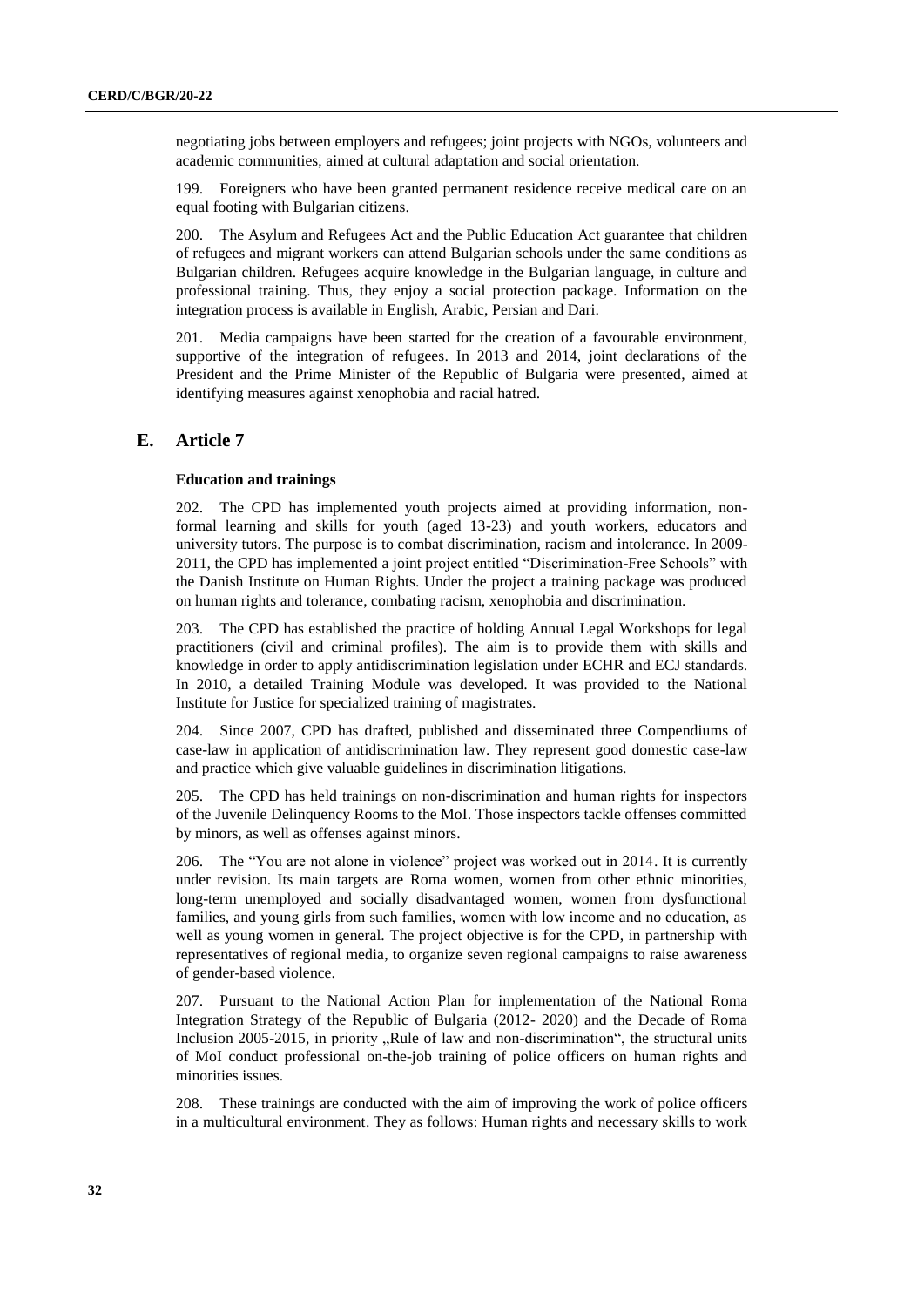with representatives of the Roma communities; Identification of problems of the public order and security in the local Roma communities; Traditions and culture of the Roma communities; etc. During the trainings, specific practical cases are solved based on the work of police officers in a multiethnic environment. A wide range of preventive activities and measures of the MoI have been taken, among of which are:

- Talks and discussions in schools and kindergartens attended by Roma children to inform them about their rights and obligations as citizens of the Republic of Bulgaria;
- Preventive discussions with persons of Roma origin who have effectively served a sentence of imprisonment, or who have been imposed with probation measures. The aim is to help them integrate in the society;
- Discussions to raise awareness among the Roma population on issues related to early (underage) marriages;
- Assistance for victims of domestic violence;
- Measures for countering antisocial behaviour and drug abuse and distribution among youth and minors;
- Measures against hooliganism and alcohol abuse;
- Regular checks, jointly preformed with officials from municipalities and directorates for social assistance in areas with compact Roma or other minority populations, related to address registrations, illegally residing persons, illegal buildings/structures, living conditions for juveniles and minors.

209. A project "Youth Civil Patrol" in municipalities with multiethnic population has been initiated by police inspectors and has been developed in partnership with the NGOs Open Society and World without Borders. The main objective of the project is improvement of order and security by attracting Roma youths to responsibilities related to public order protection, counteraction to crimes and conflict prevention.

210. Another project which has gained wide popularity and has achieved good results for building of trust between the police and the local communities and the provision of transparency of the police institution, is Civil surveillance In The Police. The practice of civil surveillance is based on the possibility for citizens to visit the detention facilities in the Regional police departments without prior announcement and to provide their statements with a view of taking measures for transparent and specific work of police officers.

211. Under the project "Prevention and limitation of antisocial acts performed by minors and under-age persons from the Roma community", the police have been working with problematic children of Roma origin.

212. In the MoI Academy, the training discipline Protection of Human Rights is taught as obligatory discipline in the bachelor courses and in the courses for initial training of MoI employees in the Police Faculty. The training programme for this discipline includes topics on legislation on the use of physical force, auxiliary devices and firearms.

213. The topic of hate crimes prevention has been integrated in the curriculum of the MoI Academy. A new discipline "Protection from Discrimination" has been introduced. A total of 109 573 officers have been trained.

214. In the organisation and conduct of different trainings, partners to the MoI are the following NGOs: Foundation Bulgarian Centre for Gender Research, Foundation for Community Cares Diva – Plovdiv, Association Demetra – Burgas, Centre Nadia, Open Society Institute, etc. With their assistance a number of seminars have been organized in this field.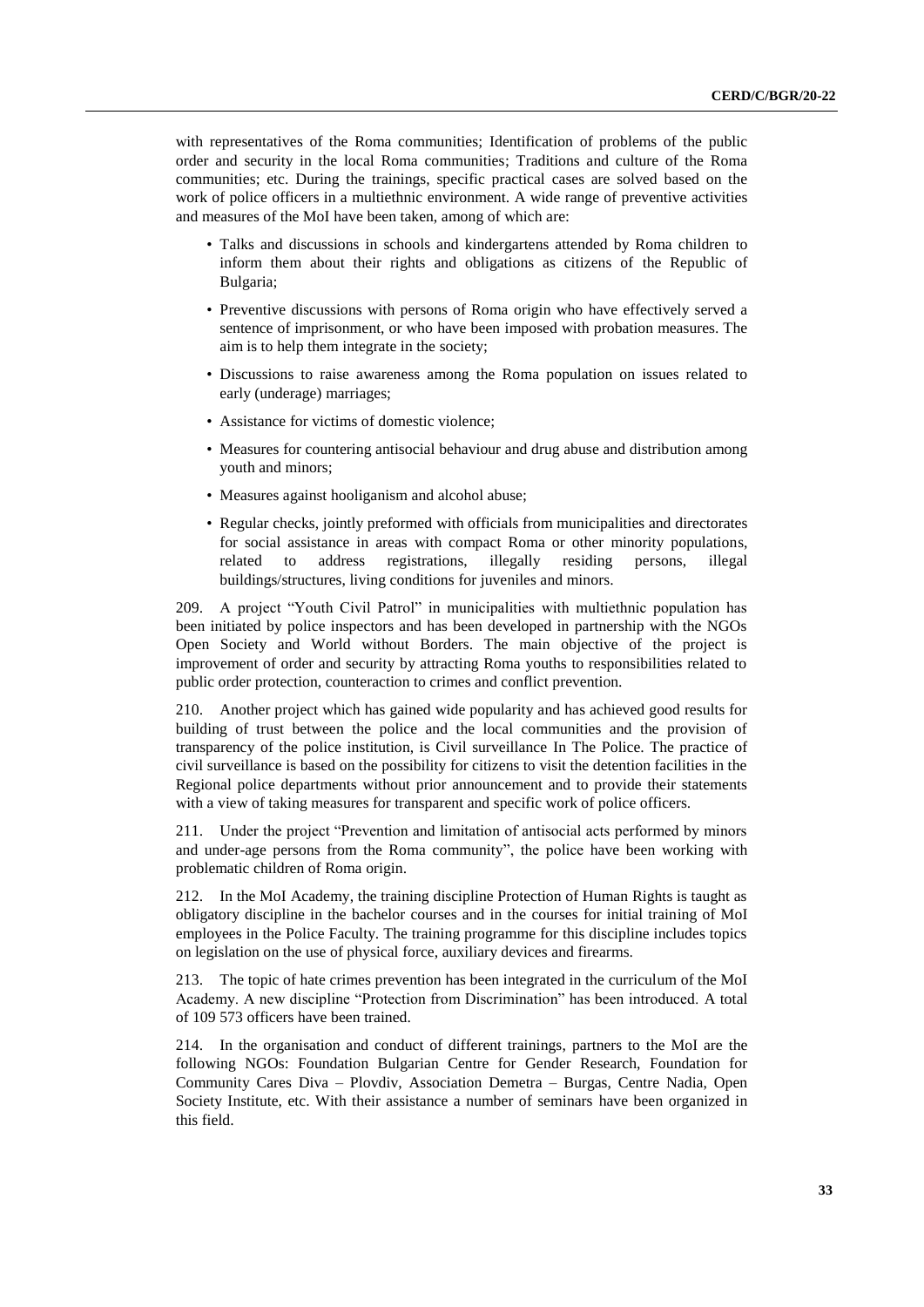215. A seminar on National practices for prevention and fight against discrimination in the Bulgarian society and the role of the MoI, has been conducted together with the CPD. Police officers have taken part in the training. The main emphasis has been on the following topics: International standards for protection against discrimination; Hate crimes and incidents – penal regime for sanctioning discrimination (interpretation of the elements of the crimes, distinction of the discrimination motif from the personal motifs, etc.); Often made unlawful mistakes; Practice of ECHR related to pre-trial proceedings.

216. Appropriate education and training in HR has been continuously provided by the **Academy of the MoI and the NIJ**. Employees of MoI have undergone training under the discipline of "HR Protection" to get acquainted with the decisions of the ECtHR.

#### **Information to combat prejudices**

217. In 2013 and 2014, more than 50 joint round tables on topics related to discrimination were held. The Regional Representatives of the CPD took part in many Roma cultural events. Information activities on how to signalize for discrimination and discussions with the active participation of Roma and non-Roma Youth and local official representatives were conducted. CPD, in cooperation with the NCCEII, organized a National High Level Round Table in Sofia on the topic: "The Rule of Law and Non-discrimination".

218. The CPD presents the Convention and the General Comments (translated in Bulgarian) on its website and in the respective training packages for annual trainings.

219. The current Bulgarian law framework protects personal inviolability. The radio and television channels are also obligated not to create or broadcast contents that incite national, political, ethnic, religious, and racial intolerance or praise cruelty and violence. Results of the radio and television broadcasts monitoring indicate that the majority of media services providers make everything possible to reflect objectively the subject matter relating to ethnic issues.

220. CEM has an established procedure for considering complaints received via post and electronic mail. The signals received have been associated with broadcasts arousing doubts for ethnic intolerance, various religious prejudices and practices.

221. In response to the received alerts, the CEM has taken various actions in accordance with the significance of each case. A focused monitoring of the indicated material has been performed to establish if there had been a violation of the Radio and Television Act. In case of established violation, administrative-penal proceedings are initiated. When necessary, the alert could be referred to another competent institution. For the period 2011 – 2014, CEM issued 22 administrative acts for violations of these rules.

222. Besides the practices relating to the protection of pluralism of expression and information, as well as combating various forms of discrimination, the CEM performs various prevention initiatives for the protection of human rights. They include: declarations and statements; special meetings with the management of television programs; strengthening existing law-based practices for the public operators and media services providers to produce programmes in the native languages of ethnic minorities.

223. In 2009, a discussion was held on the topic "Speech of Hostility and Language of Hatred in Electronic Media". It was organized by the CEM with the association of the Bulgarian Radio and Television Operators and the Union of Bulgarian National Electronic Media.

224. CEM representatives participated in a national seminar for journalists entitled "Diversity and Non-discrimination in the Media", organized by the CPD.